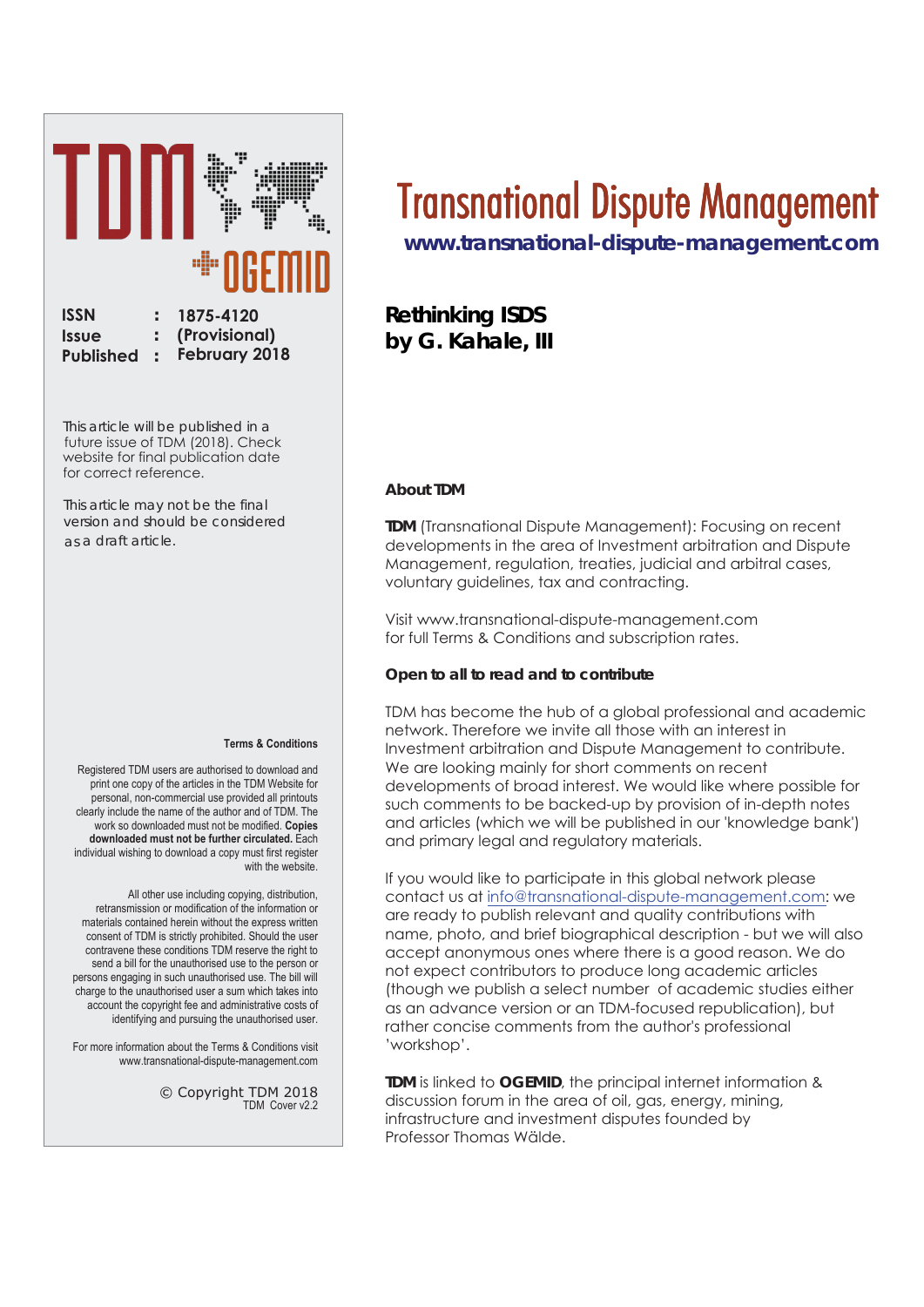## **Rethinking ISDS**

*George Kahale, III1*

1

The question of whether investor-state arbitration is broken, which this author posed in a 2012 article,<sup>2</sup> is being increasingly answered with a resounding "yes," and no longer just by a few countries in Asia, Africa and Latin America, the traditional victims of claims that contracting states under investment treaties never imagined possible when they signed up for investor-state dispute settlement ("ISDS") mechanisms.<sup>3</sup> In recent years, India,<sup>4</sup> Indonesia,<sup>5</sup> South Africa,<sup>6</sup> Bolivia,<sup>7</sup> Ecuador<sup>8</sup> and Venezuela<sup>9</sup> have all taken steps to terminate investment treaties, some

<sup>&</sup>lt;sup>1</sup> The author is Chairman of Curtis, Mallet-Prevost, Colt & Mosle LLP and has acted as lead counsel for respondent states in many investor-state arbitrations, including several of the cases referred to herein. 2

George Kahale, III, *Is Investor-State Arbitration Broken?*, 9(7) TRANSNATIONAL DISPUTE MANAGEMENT (December 2012).

<sup>&</sup>lt;sup>3</sup> For commentary on the care (or lack thereof) taken by states in entering into bilateral investment treaties ("BITs"), see Jonathan Bonnitcha, Lauge N. Skovgaard Poulsen and Michael Waibel, THE POLITICAL ECONOMY OF THE INVESTMENT TREATY REGIME (Oxford University Press 2017), p. 222 ("Political symbolism and transnational mimicry were the main drivers of many investment treaties rather than instrumental considerations relating to the legal content and the practical implications of the treaties."); Alison Ross, *Former Pakistan AG Opens Up About Investment Treaties*, GLOBAL ARBITRATION REVIEW, January 17, 2011 (reporting on the observations of the former Attorney General of Pakistan about his country's experience with BITs, admitting that BITs were signed "without any negotiation or consideration of the consequences," that most of the treaties were signed because a dignitary was visiting a foreign country or vice versa and the two governments "couldn't think of any other document to sign," and that a BIT "provides a good photo opportunity"); Department of Trade and Industry of the Republic of South Africa, BILATERAL INVESTMENT TREATY POLICY FRAMEWORK REVIEW: EXECUTIVE SUMMARY OF GOVERNMENT POSITION PAPER, June 2009, in Government Gazette Vol. 529, No. 32386, July 7, 2009, p. 5 ("[T]he Executive entered into agreements that were heavily stacked in favour of investors without the necessary safeguards to preserve flexibility in a number of critical policy areas. In reviewing the *travaux préparatoires* of the various BITs entered into at the time, it became apparent that the inexperience of negotiators at that time and the lack of knowledge about investment law in general resulted in agreements that were not in the long term interest of the RSA."); Lauge N. Skovgaard Poulsen, *Sacrificing Sovereignty by Chance: Investment Treaties, Developing Countries, and Bounded Rationality*, THE LONDON SCHOOL OF ECONOMICS AND POLITICAL SCIENCE, June 2011, p. 3 ("By overestimating the benefits of BITs and ignoring the risks, developing country governments often saw the treaties as merely 'tokens of goodwill.' Many thereby sacrificed their sovereignty more by chance than by design, and it was typically not until they were hit by their first claim, officials realised that the treaties were enforceable in both principle and fact."). 4

Alison Ross, *India's Termination of BITs to Begin*, GLOBAL ARBITRATION REVIEW, March 22, 2017 ("As its self-imposed 31 March deadline for terminating bilateral investment treaties draws near, India has sent notices of termination to 58 countries that are expected to take effect from as early as next month. . . . In relation to its remaining 25 BITs, which have not completed their initial term and therefore cannot be terminated, India has circulated a proposed joint interpretative statement to the counterparty states, seeking to align their interpretation as far as possible with the Model BIT.").

<sup>5</sup> Ben Bland and Shawn Donnan, *Indonesia to Terminate More Than 60 Bilateral Investment Treaties*, FINANCIAL TIMES, March 26, 2014.

<sup>6</sup> Jackwell Feris, *Challenging the Status Quo – South Africa's Termination of Its Bilateral Trade Agreements*, DLA PIPER INTERNATIONAL ARBITRATION NEWSLETTER, December 10, 2014 ("The decision was prompted by a policy review of the actual value of BITs for FDI flow to South Africa and also the risk that certain policy and domestic interventionist measures may be open to attack by foreign investors (including black economic empowerment and procurement policies).").

<sup>7</sup> Aldo Orellana López, *Bolivia Denounces Its Bilateral Investment Treaties and Attempts to Put an End to the Power of Corporations to Sue the Country in International Tribunals*, NETWORK FOR JUSTICE IN GLOBAL INVESTMENT, June, 2014, *available at* es.justinvestment.org ("The Bechtel case sparked a growing awareness among Bolivians that finally led to a Constitutional mandate to dismantle the system."); *Bolivia Inicia Retiro del Banco Mundial*, EXPANSIÓN, May 3, 2007.

<sup>8</sup> Tom Jones, *Ecuador Set to Terminate BITs*, GLOBAL ARBITRATION REVIEW, May 4, 2017 ("Ecuador's approach is similar to that of India – which recently announced a termination of its 58 remaining BITs to be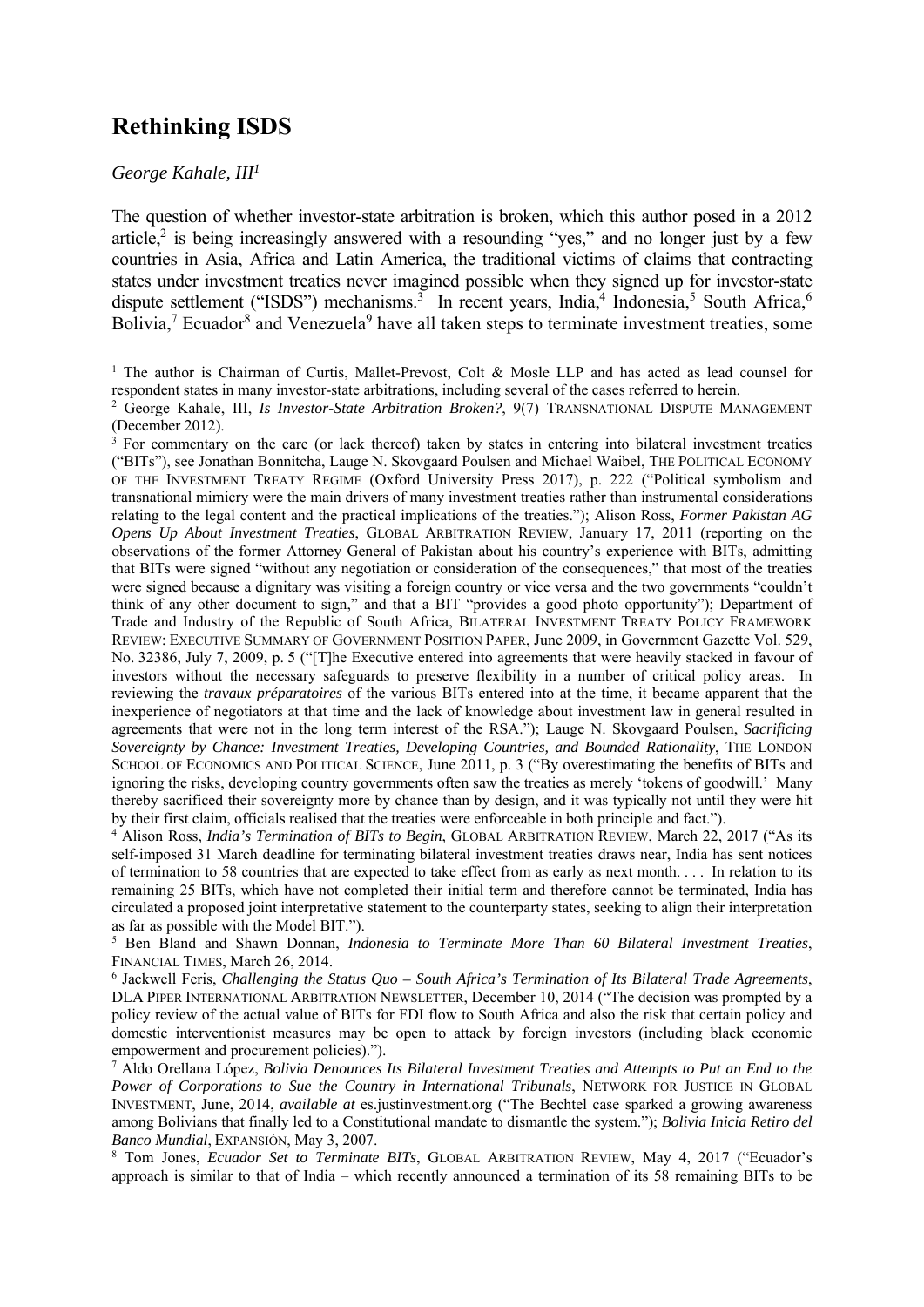more radical than others, but all the result of frustration with treaties that did not fulfill the promise of increased foreign investment and seemed to bring nothing but headache and the risk of catastrophic awards. Now the dissatisfaction with investor-state dispute settlement mechanisms seems to run as deep, if not deeper, in the heart of Europe.<sup>10</sup>

The rise of anti-ISDS sentiment in Europe is hardly surprising, but it is not exclusively attributable to altruism. Rather, it is best described as a long overdue acknowledgment of the failings of a system that was designed to protect U.S. and European enterprises doing business in developing nations but had suddenly turned against the designers. In the last few years, scores of arbitrations under investment treaties have been instituted by investors against Western European countries that used to be and still are the traditional homes of investors bringing claims against countries in Asia, Africa or Latin America. Now the European countries are under fire and, ironically, the fire is coming from investors in Europe, a development that has Europeans up in arms, especially when the investors meet with some success. The moral of the story is that it is one thing to defend and even promote a flawed system when you are the beneficiary, quite another to do so when you are the victim.<sup>11</sup>

The European backlash against investor-state arbitration has not yet extended across the Atlantic to the United States, but that is fortuitous. After all, the United States does not like subjecting itself to the jurisdiction of international tribunals in any field, much less *ad hoc* arbitral tribunals sitting in judgment on legislative or other sovereign action in conference centers and hotels around the world. If Congress has misgivings about the United Nations, an international organization at least most Americans have heard of, what can be expected when someday some unknown arbitral tribunal slaps the United States with a multibillion-dollar award because it thinks a foreign claimant's treaty rights have been violated? The reaction is not likely to be pretty.

But for now, ISDS flies largely under the radar in the United States. Unlike in Europe, where ISDS has become a hot topic both in the print media and on television, $12$  in the United States

replaced with treaties based on a new Indian Model BIT drawn up in 2015 that reflects lessons learned from the state's past experience of investment disputes."); *Ecuador to Pull Out of ICSID*, GLOBAL ARBITRATION REVIEW, June 15, 2009 ("The country's Congress voted to denounce the World Bank arbitration facility on 12 June, after President Rafael Correa said it signifies 'colonialism, slavery with respect to transnationals, with respect to Washington, with respect to the World Bank and we cannot tolerate this.'").

<sup>&</sup>lt;sup>9</sup> Venezuela terminated its treaty with the Netherlands following the filing of claims by ExxonMobil and ConocoPhillips subsidiaries that incorporated in the Netherlands long after the investments were made in Venezuela. *Venezuela Holdings, B.V. et al. v. Bolivarian Republic of Venezuela*, ICSID Case No. ARB/07/27; *ConocoPhillips Petrozuata B.V., ConocoPhillips Hamaca B.V. and ConocoPhillips Gulf of Paria B.V. v. Bolivarian Republic of Venezuela*, ICSID Case No. ARB/07/30. In 2012, Venezuela withdrew from ICSID. Christopher Toothaker, *Venezuela Leaving World Bank's Arbitration Body*, THE SAN DIEGO UNION-TRIBUNE, January 25, 2012.

<sup>10</sup> *See* European Commission, Concept paper, *Investment in TTIP and Beyond – the Path for Reform*, 5 May 2015, *available at* trade.ec.europa.eu; European Commission, TRADE FOR ALL: TOWARDS A MORE RESPONSIBLE TRADE AND INVESTMENT POLICY (European Union 2015), *available at* trade.ec.europa.eu; European Commission, *Recommendation for a Council Decision Authorising the Opening of Negotiations for a Convention Establishing a Multilateral Court for the Settlement of Investment Disputes*, Document No. COM(2017)493, September 13, 2017, *available at* eur-lex.europa.eu.<br><sup>11</sup> Not all states are up in arms over ISDS, but the trend is clear. Most acknowledge that the system is in need of

reform, and the number of states looking for a complete overhaul or dismantling of the system is on the rise.<br><sup>12</sup> See Multinationale Contre Etat: La Loi du Plus Fort, FRANCE 2 – ENVOYÉ SPÉCIAL, November 16, 2017,

*available at* www.youtube.com; Frank Mulder, Eva Schram and Adriana Homolova, *Big Davids, Small Goliaths*, NEW INTERNATIONALIST, June 1, 2016; *The Arbitration Game: Governments Are Souring on Treaties to Protect Foreign Investors*, THE ECONOMIST, October 11, 2014 ("If you wanted to convince the public that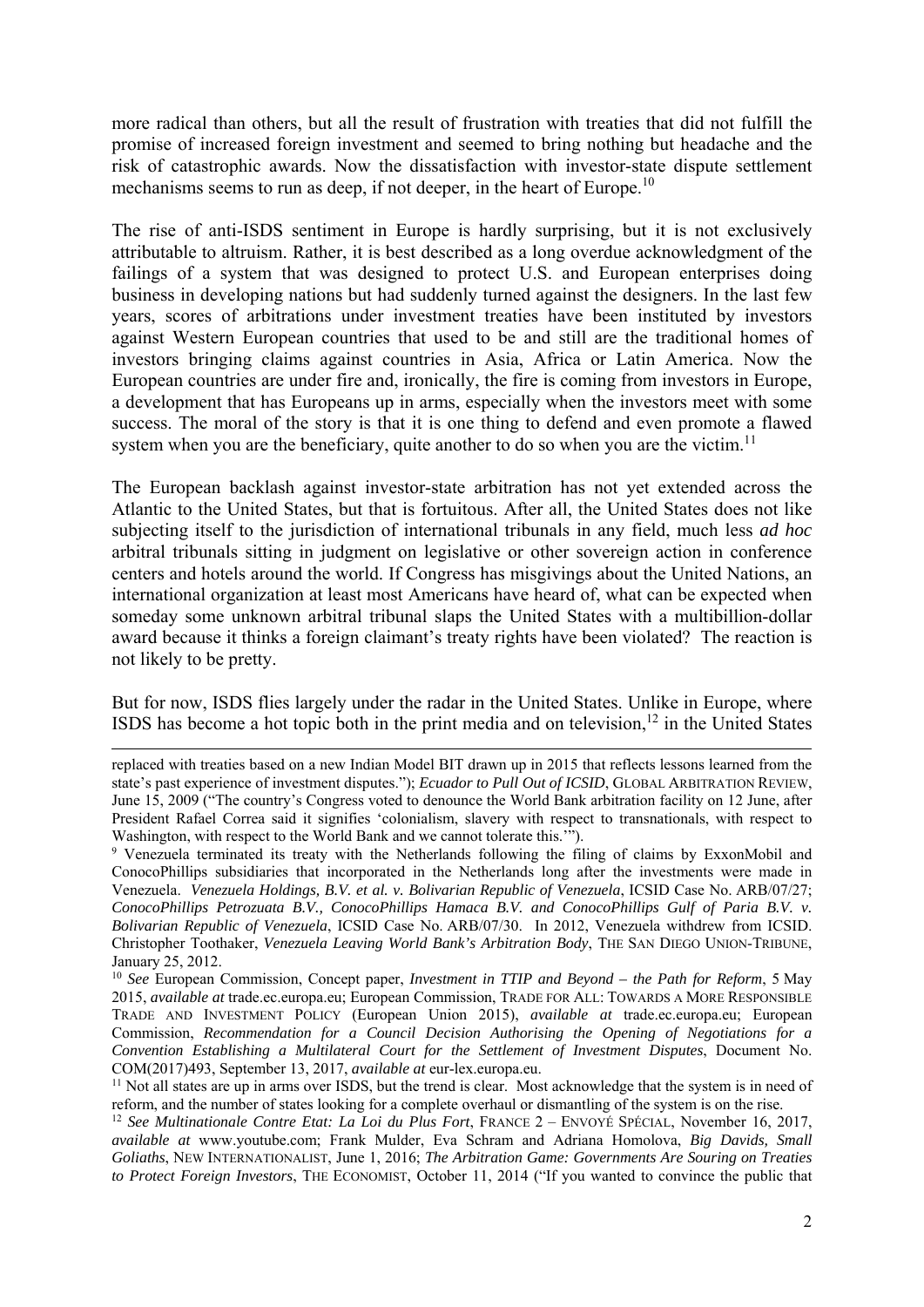there is little public discussion of ISDS outside of the international arbitration community and, with few exceptions, the discussion that takes place there does not reflect a system in decline or in need of a major overhaul. On the contrary, conferences on ISDS tend to be a cross between ISDS rallies and an exploration of means to make it more investor-friendly, with panels of speakers packed with lawyers representing claimants and experts regularly appearing on their behalf.

Nevertheless, even though there is no public outcry against ISDS in the United States, the U.S. Government has expressed wariness at the potential excesses of arbitral tribunals, as evidenced by the joint interpretation of the fair and equitable treatment ("FET") provisions of the North American Free Trade Agreement ("NAFTA") issued by the United States and its NAFTA partners, Canada and Mexico,<sup>13</sup> and the evolving U.S. Model BIT,<sup>14</sup> which reflects concern over the expansive views of tribunals that have taken advantage of amorphous concepts such as FET to extend the scope of investor protection far beyond anything

-

international trade agreements are a way to let multinational companies get rich at the expense of ordinary people, this is what you would do: give foreign firms a special right to apply to a secretive tribunal of highly paid corporate lawyers for compensation whenever a government passes a law to, say, discourage smoking, protect the environment or prevent a nuclear catastrophe. Yet that is precisely what thousands of trade and investment treaties over the past half century have done, through a process known as 'investor-state dispute settlement,' or ISDS."); Pia Eberhardt and Cecilia Olivet, *Profiting from Injustice: How Law Firms, Arbitrators and Financiers Are Fuelling an Investment Arbitration Boom* (Corporate Europe Observatory and the Transnational Institute 2012), *available at* www.tni.org, p. 71 ("As this report shows, investment lawyers have . . . promoted the use of vague language in treaty clauses which increases the scope for investor-friendly interpretation by arbitrators and the chances of disputes[;] tended to approach investment law from an almost exclusively commercial angle rather than public interest, ignoring or even denouncing arguments based on human rights and sustainable development . . . worked alongside speculative investment funds to provide the finance for corporations to bring more cases, at the expense of states and taxpayers. These actions have not only confirmed the pro-corporate bias of current investment agreements, they have tilted the regime even further in the favour of large multinational corporations. The result is a system driven by commercial interests rather than the delivery of justice."). For a different perspective on the preceding report, see Charles N. Brower and Sadie Blanchard, *What's in a Meme? The Truth about Investor-State Arbitration: Why It Need Not, and Must Not, Be Repossessed by States*, 52(3) COLUMBIA JOURNAL OF TRANSNATIONAL LAW 689 (2014).

<sup>13</sup> NAFTA Free Trade Commission, Notes of Interpretation of Certain Chapter 11 Provisions, dated July 31, 2001 ("1. Article 1105(1) prescribes the customary international law minimum standard of treatment of aliens as the minimum standard of treatment to be afforded to investments of investors of another Party. 2. The concepts of 'fair and equitable treatment' and 'full protection and security' do not require treatment in addition to or

beyond that which is required by the customary international law minimum standard of treatment of aliens."). 14 The U.S. Model BIT was amended in 2004 to remove any doubt that FET was never intended to extend beyond the international law minimum standard of treatment. 2004 U.S. Model BIT, Article 5 ("2. For greater certainty, paragraph 1 prescribes the customary international law minimum standard of treatment of aliens as the minimum standard of treatment to be afforded to covered investments. The concepts of 'fair and equitable treatment' and 'full protection and security' do not require treatment in addition to or beyond that which is required by that standard, and do not create additional substantive rights."). In warning against such expansive interpretations of European treaties, the international trade committee of the European Parliament cited the North American experience: "The USA and Canada, which were among the first states to suffer as a result of excessively vague wording in the NAFTA agreement, have adapted their BIT model in order to restrict the breadth of interpretation by the judiciary and ensure better protection of their public intervention domain. The EU should therefore include in all its future agreements a specific clause laying down the right of the EU and [Member States] to regulate . . . . Moreover, standards of protection should be strictly defined, in order to avoid abusive interpretations by international investors. In particular . . . fair and equitable treatment must be defined on the basis of the level of treatment established by international customary law . . . ." European Parliament, Committee on International Trade, *Report on the Future European International Investment Policy (2010/2203(INI))*, Report No. A7-0070/2011, dated March 22, 2011, Explanatory Statement, pp. 11-12. The Canadian Model BIT is to the same effect. 2004 Canada Model BIT, Article 5(2) ("The concepts of 'fair and equitable treatment' and 'full protection and security' in paragraph 1 do not require treatment in addition to or beyond that which is required by the customary international law minimum standard of treatment of aliens.").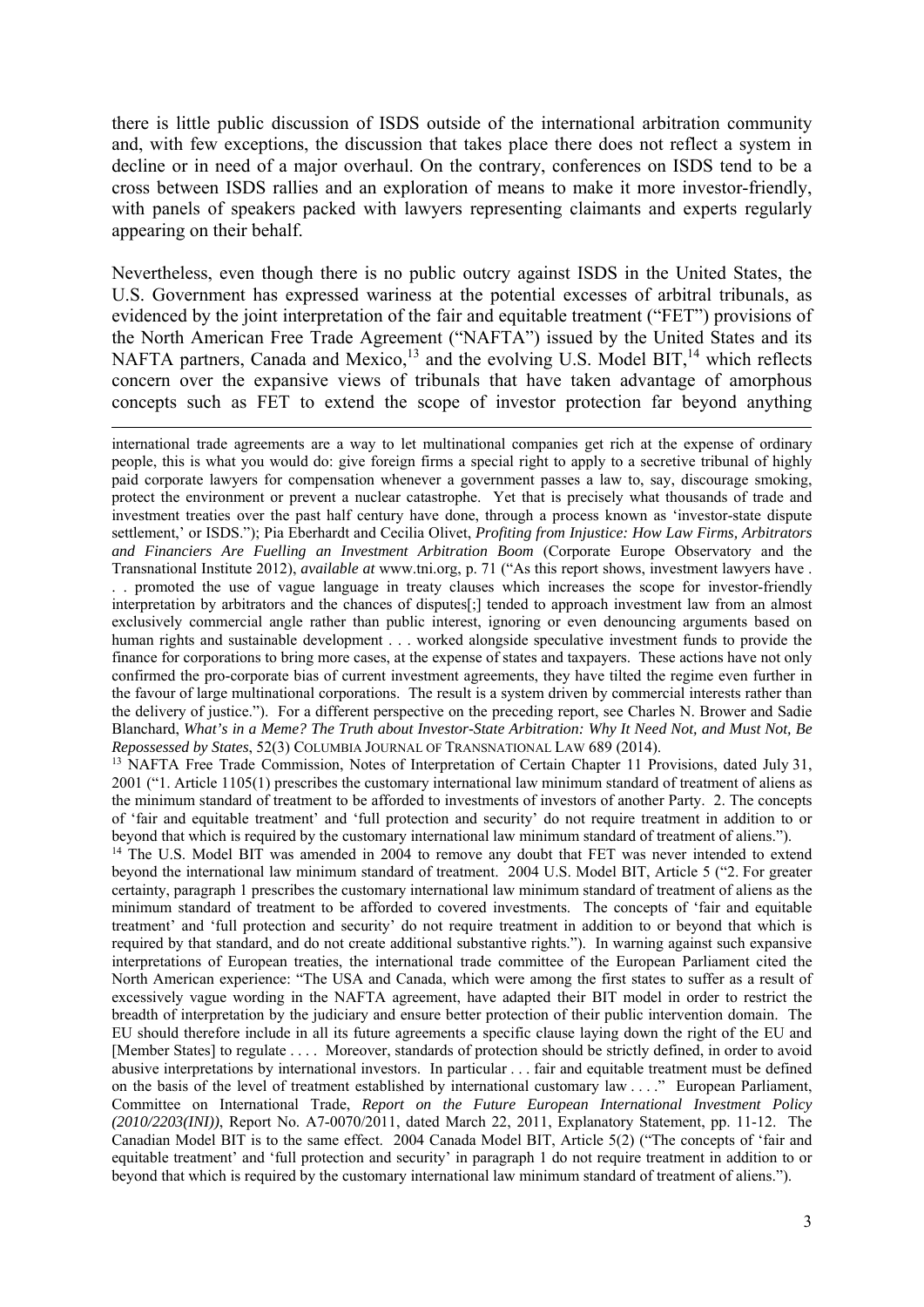contemplated by contracting states in entering into their treaties.<sup>15</sup> But the key fact is that, despite at least one close call,<sup>16</sup> the United States has not yet experienced a significant setback at the hands of an investor in a treaty claim, and it is hard to get too worked up about excesses of the system when you always win.17

That does not mean that the United States is immune, although one suspects that it does enjoy certain reputational advantages in ISDS, similar to the impact of star power on a jury. One can easily imagine a day when a massive claim, such as the since-withdrawn US\$15 billion Keystone Pipeline NAFTA claim filed in 2016,<sup>18</sup> will be brought before just the right tribunal to render one of the new-era mega-awards against the United States. That is when the United States, at least if an America Firster is still in the White House and the Republicans are still in control of Congress, is likely to join the anti-ISDS fray and pave the way for the dismantling of the system.<sup>19</sup>

In the meantime, it cannot be denied that there has been a sea change in the attitude of states toward the system they created in the naïve belief that they were promoting economic development. Years ago, complaints about ISDS fell on deaf ears, even at conferences organized for that purpose. The typical response of states was to brush aside the criticism and defend their treaties as either shining examples of the rule of law or, at worst, necessary evils in the pursuit of the greater good. Today, a conference of state representatives responsible for

<sup>1</sup> 15 Andrea Giardina, Rapporteur, *Legal Aspects of Recourse to Arbitration by an Investor Against the Authorities of the Host State under Inter-State Treaties*, Institut de Droit International, Tokyo Session 2013, *available at*  www.idi-iil.org, pp. 5-6 ("The second fundamental evolution is represented by the fact that starting from the middle of the 2010s, some important capital-exporting States, as the US and Canada, have begun to be respondents in investment arbitration. This has probably been the reason of some changes in the Model BITs adopted by these States, where better consideration is provided for certain public interests of the States.").

<sup>16</sup> *See The Loewen Group, Inc. and Raymond L. Loewen v. United States of America*, ICSID Case No. ARB(AF)/98/3, Award, dated June 26, 2003; Chris Hamby, *A Homegrown Disaster*, BUZZFEED NEWS, September 1, 2016.

<sup>&</sup>lt;sup>17</sup> The official website of the U.S. Trade Representative proudly proclaims: "Though the U.S. government regularly loses cases in domestic court, we have never once lost an ISDS case and, in a number of instances, panels have awarded the United States attorneys' fees after the United States successfully defended frivolous or otherwise non-meritorious claims." U.S. Trade Representative, *Fact Sheet: Investor-State Dispute Settlement (ISDS)*, *available at* ustr.gov.

<sup>18</sup> *TransCanada Corporation and TransCanada PipeLines Limited v. United States of America*, ICSID Case No. ARB/16/21; *TransCanada Formally Seeks NAFTA Damages in Keystone XL Rejection*, REUTERS, June 25, 2016. The case was discontinued in March of 2017 after the U.S. Government approved the project. *TransCanada Keystone XL Rejection Lawsuit Dropped: Arbitrator*, REUTERS, March 24, 2017.

<sup>&</sup>lt;sup>19</sup> The Trump Administration has given signs that it may want to back away from ISDS in the NAFTA renegotiation. *See, e.g.*, Josh Wingrove and Eric Martin, *U.S. Proposes Gutting Nafta Legal-Dispute Tribunals*, BLOOMBERG, October 14, 2017 ("For investor-state dispute settlement, presently laid out in Nafta's Chapter 11, the U.S. wants a system where nations opt in, effectively allowing each country to decide if it will take part . . . ."). *See also* 230 Law and Economics Professors Urge President Trump to Remove Investor-State Dispute Settlement (ISDS) from NAFTA and Other Pacts, October 25, 2017, *available at* www.citizen.org. Canada has also expressed deep dissatisfaction with ISDS generally, taking positions similar to the European Union. Robert Howse, *Canada's NAFTA Renegotiation Objectives-Including Reform of the Investor-State Dispute Settlement Process*, INTERNATIONAL ECONOMIC LAW AND POLICY BLOG, August 14, 2017, *available at* worldtradelaw.typepad.com (noting that the remarks of Canada's foreign minister on the renegotiation of NAFTA make it clear that the Comprehensive Economic and Trade Agreement ("CETA") is going to be the beginning point of Canada's negotiating position on most points, but questioning whether the investment court provided for in CETA to replace "discredited traditional investor-state arbitration" may be workable in the NAFTA context given the resistance of the U.S. to the idea of an investment court); Charles-Emmanuel Côté, *An Experienced, Developed Democracy: Canada and Investor-State Arbitration*, CIGI INVESTOR-STATE ARBITRATION SERIES, Paper No. 7 (July 2016), *available at* www.cigionline.org, p. 27 ("A certain 'dearbitralization' and judicialization of [investor-state arbitration] is noticeable in Canadian treaty practice.").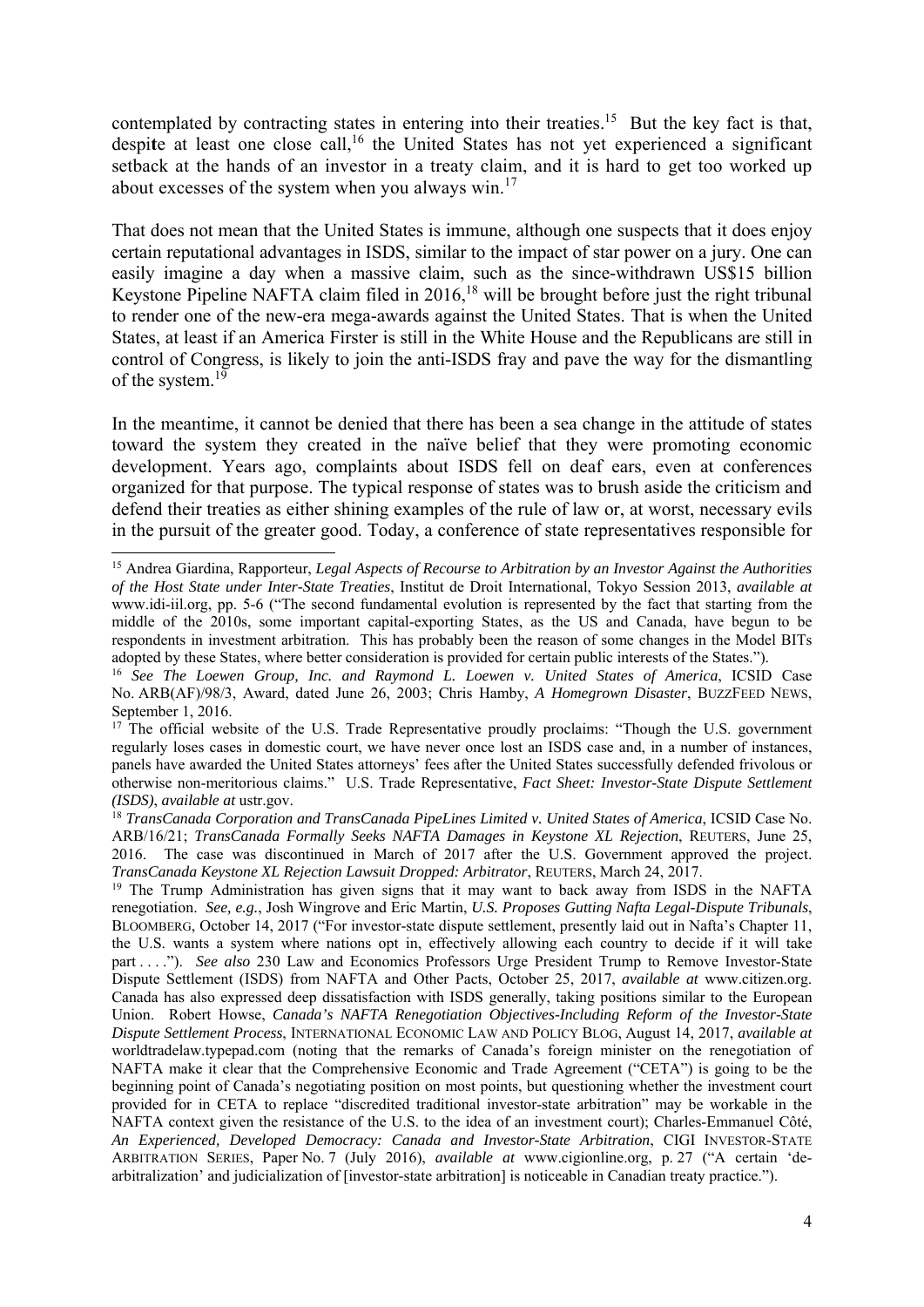the defense of investment claims would be largely a forum for venting frustration over selfinflicted wounds and the perceived inability to extricate themselves from long-term treaty commitments.

What explains this sea change? The easy answer is that the number of states that have suffered substantial awards with little or no apparent benefits from the treaties that were supposed to deliver oodles of foreign investment has increased with each passing year; that number never goes down. But this is not just a case of sour grapes. The problem is not that states can and often do lose investment arbitrations; it is that they lose them in a system that lacks credibility.

The list of state gripes about ISDS is long, starting with the fact that they are always the accused, a point that certainly should not have caught them by surprise since that is the object of the system.20 Some of the gripes can be addressed by tweaking the system. For example, states are generally at a disadvantage from the beginning of a case, when they are often unprepared for the first critical event, the appointment of an arbitrator. There are even occasions where a state is not able to take the bureaucratic steps necessary for the appointment of counsel by the time the tribunal is formed and the first pleading is due, meaning that the state is playing catch-up from the start and running the risk of making strategic mistakes at the outset that invariably affect the course of the entire proceedings.<sup>21</sup> These disadvantages, which should not be underestimated, can be somewhat offset by minor adjustments such as relaxation of the time periods provided by institutional rules for the appointment of arbitrators and the filing of the first pleadings.<sup>22</sup> They are problems with at least partial solutions, not reasons for scrapping the system entirely.

But there are other problems of a far more fundamental nature that cannot be fixed through tweaking. The issue now is no longer whether investor-state arbitration is broken; from the standpoint of states having to defend against the ever-growing number of investor claims, it

<sup>&</sup>lt;sup>20</sup> As one professor/arbitrator has pointed out, "to criticize a BIT on the ground that it only gives rights to investors is like criticizing a screwdriver for only being useful for attaching screws." Vaughan Lowe, *Book Review of "Commentaries on Selected Model Investment Treaties / edited by Chester Brown"*, 30(1) ICSID

 $21$  The bureaucratic steps often include obtaining the necessary budget to finance the defense of the case, which can be a complicated legal and political process. Many presume that all states have the financial wherewithal to mount forceful defenses, but actual experience does not bear that out. In fact, states are often at a severe disadvantage in defending themselves due to financial constraints, particularly when faced with claims by major private enterprises accustomed to large-scale litigation or third-party funders alleviating the financial burden on claimants.

<sup>&</sup>lt;sup>22</sup> There are important differences among institutional arbitration rules on the timing of appointment of the tribunal. The ICSID Rules of Procedure for Arbitration Proceedings ("ICSID Arbitration Rules") provide a considerably longer period for a state to make its appointment before ICSID will intervene. By contrast, the Rules of Arbitration of the International Chamber of Commerce ("ICC") require a respondent, whether it be a state or a private party, to answer the request for arbitration and appoint an arbitrator within thirty days. ICC Rules of Arbitration, in force as from March 1, 2017 ("ICC Rules"), Article 5. The answer does not have to be very detailed, and extensions are often granted, but they are usually conditioned upon the respondent's appointment of an arbitrator within the thirty-day period, which is simply not practical for a state.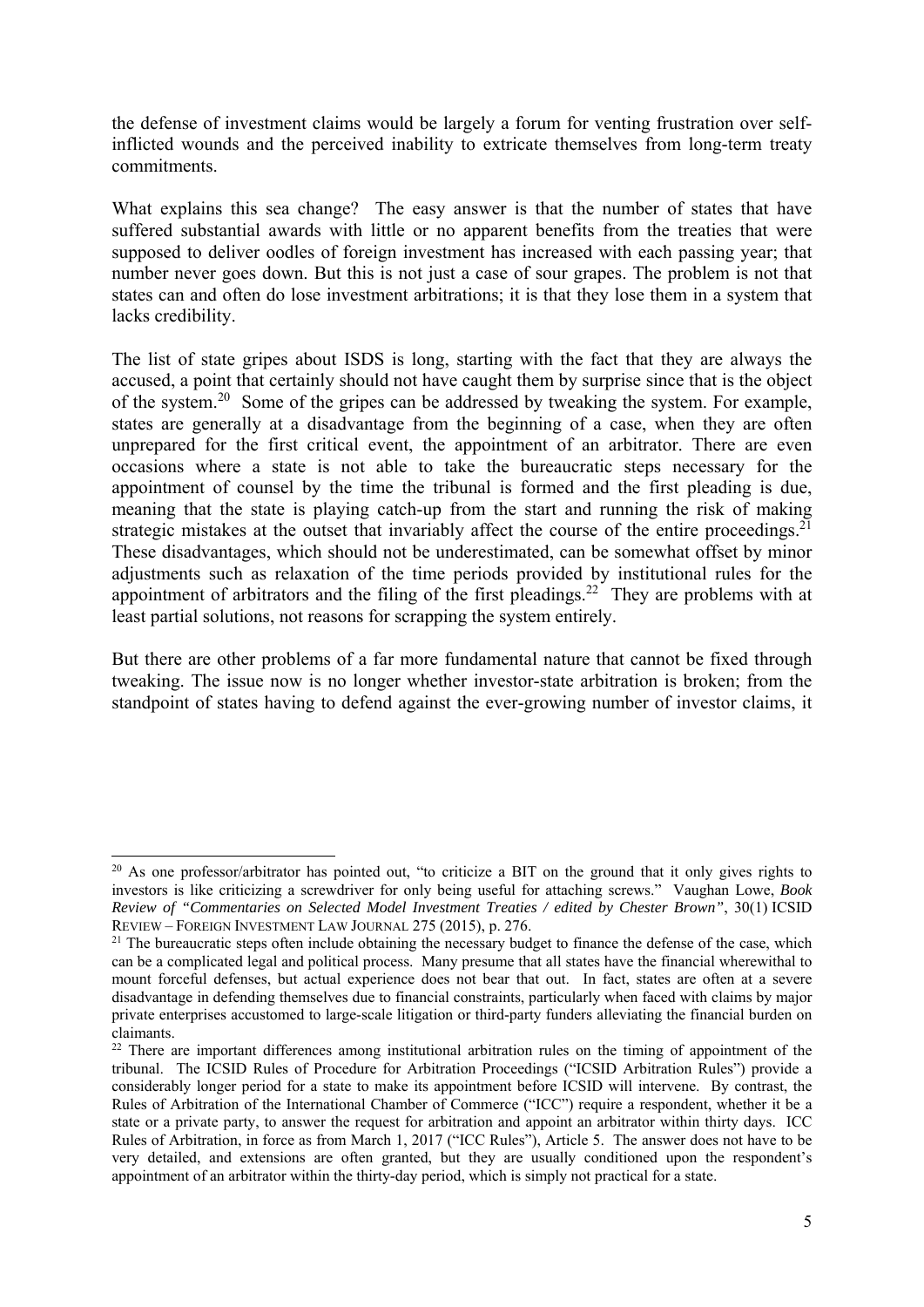certainly is. The new question is whether it is so broken that it cannot be fixed without tearing it down and starting over. $23$ 

Let us take another look at some of the more troublesome aspects of ISDS and at why many states are now viewing investment treaties more as weapons of legal destruction than boons for economic development.

### **Who Is Developing This Body of Law?**

1

The fundamental problems with ISDS are all inter-related, but the analysis starts with the arbitrators who are developing this new body of law. There is no such thing as a perfect judiciary, but most established and respected legal systems make more of an effort than ISDS to approach that goal. ISDS is actually built upon premises that impede rather than promote the objective of a credible legal system. First among those premises is that the interpretation and application of BIT provisions can be entrusted to arbitrators appointed by the parties or by arbitral institutions.

Most important international arbitrations are conducted by tribunals consisting of three arbitrators, one appointed by each side and the third, acting as president of the tribunal, appointed either by agreement of the party-appointed arbitrators, sometimes with the participation of the parties themselves, or by the arbitral institution administering the process.24 The debate as to the wisdom of this practice has heated up in recent years, particularly with respect to the advantages and disadvantages of a party's right to appoint an arbitrator.<sup>25</sup> It is often said that participants in international dispute resolution, both investorstate and ordinary commercial arbitration, would be uncomfortable in not having the ability to participate in the formation of the tribunal and reluctant to surrender that right to an international institution. The other side of the argument holds that the practice damages the credibility of the arbitral process due to the perception that party-appointed arbitrators consciously or subconsciously feel an obligation to defend the position of the parties appointing them, even though institutional arbitration rules establish the requirements of independence and impartiality for all members of the tribunal, including the party-appointed

<sup>23</sup> *See* UNCTAD, *Improving Investment Dispute Settlement: UNCTAD Policy Tools*, IIA ISSUES NOTE NO. 4 (2017), pp. 6, 10 (noting concerns about ISDS that have been "well-documented in academic and policy literature," including lack of legitimacy, transparency and consistency, erroneous decisions, concerns over arbitrators' independence and impartiality, and the high cost of arbitrations, and presenting various options for reforming ISDS, including "abolishing the existing system of *ad hoc* investor-State arbitration and replacing it with other mechanisms for settling investment disputes").

<sup>&</sup>lt;sup>24</sup> *See, e.g.*, Convention on the Settlement of Investment Disputes between States and Nationals of Other States, March 18, 1965, 575 UNITED NATIONS TREATY SERIES 159 ("ICSID Convention"), Articles 37-40, 56; ICSID Arbitration Rules, Rules 1-5, 7, 11; UNCITRAL Arbitration Rules, (as amended in 2013) ("UNCITRAL Rules"), Articles 6-10, 14; ICC Rules, Articles 12-13, 15; Arbitration Rules of the Arbitration Institute of the Stockholm Chamber of Commerce, in force as from January 1, 2017 ("SCC Rules"), Articles 17, 21. Compare the Arbitration Rules of the London Court of International Arbitration, in force as from October 1, 2014 ("LCIA Rules"), Article 5, in which the default rule is appointment of the tribunal by the LCIA Court.

<sup>25</sup> *See* Jan Paulsson, *Moral Hazard in International Dispute Resolution*, 25(2) ICSID REVIEW 339 (2010); Hans Smit, *The Pernicious Institution of the Party-Appointed Arbitrator*, 33 COLUMBIA FDI PERSPECTIVES (2010); Albert Jan van den Berg, *Dissenting Opinions by Party-Appointed Arbitrators in Investment Arbitration*, in LOOKING TO THE FUTURE: ESSAYS ON INTERNATIONAL LAW IN HONOR OF W. MICHAEL REISMAN 821 (M. Arsanjani *et al.* eds., Koninklijke Brill 2011); Charles N. Brower and Charles B. Rosenberg, *The Death of the Two-Headed Nightingale: Why the Paulsson-van den Berg Presumption that Party-Appointed Arbitrators are Untrustworthy is Wrongheaded*, 29(1) ARBITRATION INTERNATIONAL 7 (2013).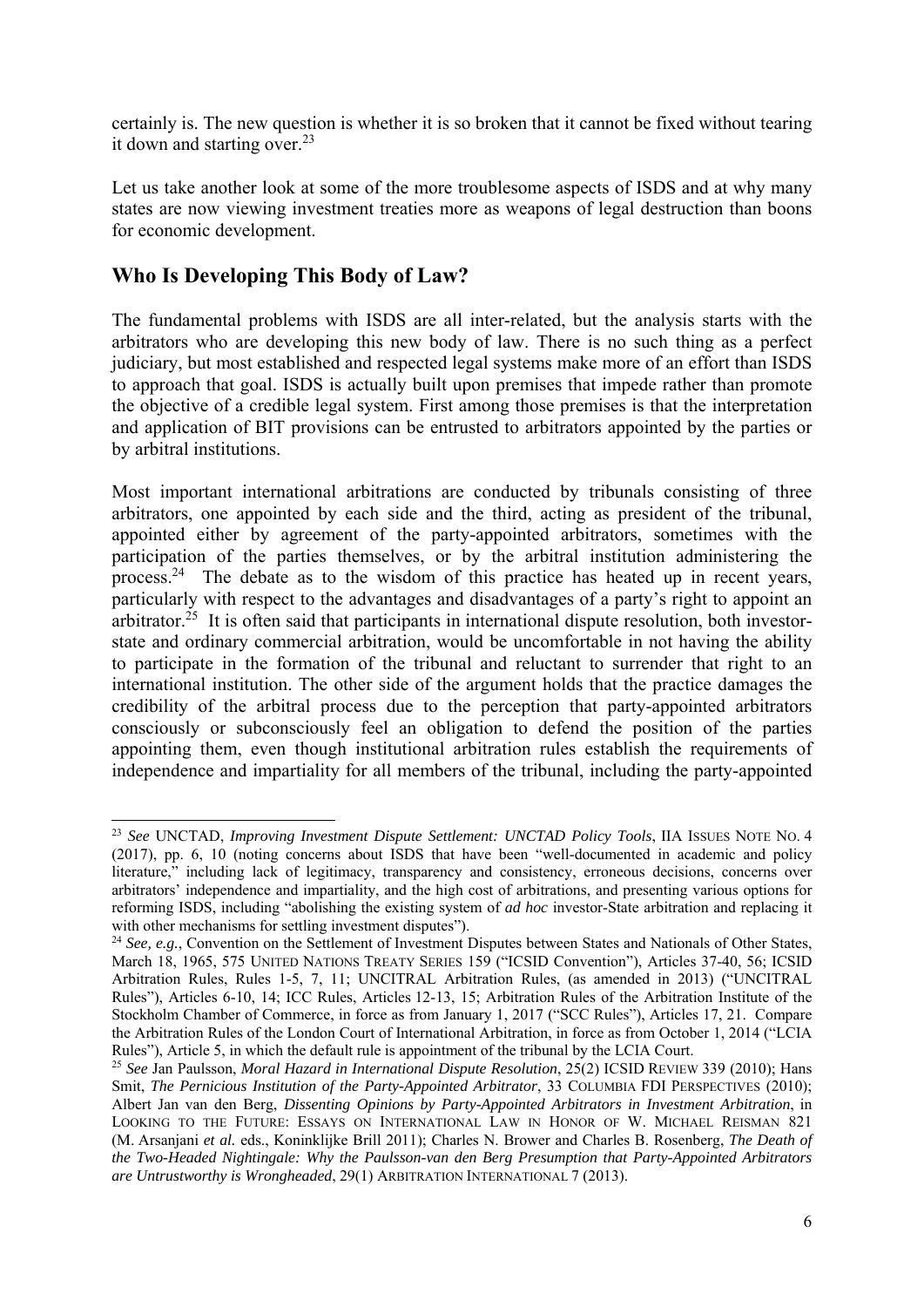arbitrators.26 This side places too much faith in the arbitral institutions that would make the appointments, faith that neither investors nor states have.

In commercial arbitration, the practice of party appointments is not as serious an issue. In fact, one can readily understand that the objectives of speed and finality override other considerations in the process of resolving a commercial dispute. Compromise among arbitrators does not have the same adverse consequences in commercial arbitration as it does in investor-state arbitration. The legal issues at stake are rarely of importance beyond the confines of the particular arbitration. Few if any of the cases involve the public interest, and the overriding interest of the private parties is often simply to reach a result that both sides can live with and that could have been reached through a vigorous process of negotiation or mediation. Under these circumstances, party participation in the formation of a tribunal has few drawbacks and can even be seen as salutary.

The same is not true in investor-state arbitration, where issues of public international law and national sovereignty are at stake, the implications of a legal decision can and often do reach far beyond the confines of the particular arbitration, and the public interest is directly implicated. It is a mistake to superimpose rules of tribunal formation (or other practices) that may be acceptable in the context of private, commercial arbitration onto investor-state arbitration without undertaking a *de novo* analysis of their suitability to the latter.

If one would be starting a system of investor-state dispute settlement from scratch, it would be natural to give serious consideration to the notion that arbitrators who would be called upon to apply fundamental principles of public international law in the context of claims exceeding the gross domestic product of many countries should pass through a serious vetting system. That is not the case today. Arbitrators are not subject to the same scrutiny, for example, as federal judges in the United States or as members of the International Court of Justice. Although some standouts are superbly qualified to perform their tasks and have done so admirably, many others are not, have not, and do not even see that as their primary responsibility.27

Even more troubling is the fact that the method of appointment raises questions as to the ability of any arbitrator, no matter how pure his or her motives may be, to render truly objective legal decisions. A national judge with a lifetime appointment and a heavy caseload received by institutional assignment rather than party appointment does not lose sleep over the prospect of losing business as a consequence of rendering the right legal decision. By contrast, an arbitrator whose livelihood depends upon party appointments may think twice before rendering a decision that might be upsetting not only to one of the parties involved, but also to the myriad observers who compile lists of arbitrator candidates for future cases. It should be borne in mind that, unlike commercial arbitration, a large percentage of investor-

<sup>26</sup> ICSID Convention, Article 14; UNCITRAL Rules, Articles 11-12; ICC Rules, Article 11; SCC Rules, Article 18.

 $27$  There is no consensus in the investment arbitration community as to the role of an arbitrator. Some view an arbitrator's responsibility as limited to the dispensing of justice according to the equities of the particular case; others see a systemic dimension to their role and are more concerned with the impact of their decisions on the development of the law. The former is more in line with traditional concepts of arbitration in a private or commercial context, while the latter is more in line with the concept of ISDS as a legal system. For states, the more flexible approach is the more dangerous one, as flexibility leads to ever-expanding interpretations of the scope of investor protection given the manner in which tribunals are formed and the lack of sufficient legal infrastructure to curb that expansion.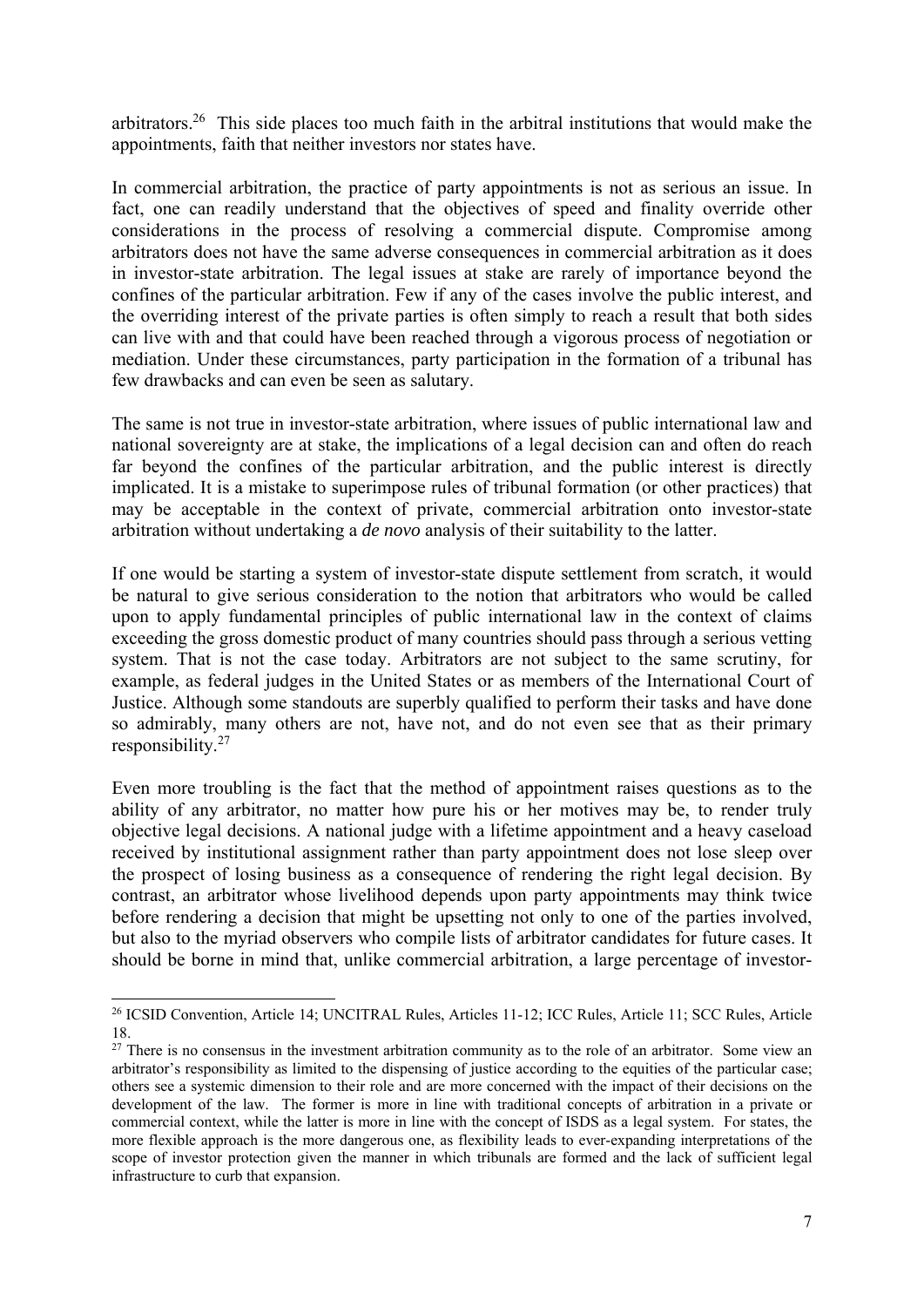state awards find their way into the public domain and are studied not only in law schools, but by potential litigants looking for trends and arbitrator candidates for future cases. They also do not escape the notice of third-party funders looking to maximize the chances of financial gain on their speculative investments. It takes a heavy dose of integrity and strong-mindedness, and perhaps a healthy balance sheet, to resist that temptation. No legal system should have to rely upon that to produce competent and unbiased tribunals.

The reality is that with few exceptions, usually state parties before they gain the experience that comes with defending cases in the system they created, litigants do their homework in deciding whom to appoint as arbitrators.<sup>28</sup> The further unfortunate reality is that the pool of candidates with a clear track record favoring investors in investor-state arbitration is far wider and deeper than the pool of candidates having sensitivity to the interests of states.

There are numerous reasons for this state of affairs, including the fact that many of the prominent players in investor-state arbitration, both institutions and individuals, are grounded in private commercial arbitration rather than in public international law, but the overarching factor is the method of appointment of tribunals. Investors are not looking to appoint arbitrators with sensitivities for states' concerns or even balanced views; nor are they interested in arbitrators' credentials as public international lawyers. What they are looking for are arbitrators who will give them the best chance of winning, and that means arbitrators well prepared to defend the positions that are favorable to them (whether due to the arbitrator's conception of the role of a party-appointed arbitrator or to his or her legal philosophy) and, where necessary, to break new ground in the field of investor protection. To complete the picture, all you need to do is remember that there are only so many states in the world defending against investor claims, whereas the number of potential claimants is virtually infinite.

Several statistical studies have been done on whether there exists a bias against states in investor-state arbitration. Some focus on the countries of origin of arbitrators, as if an arbitrator from the United States, Canada or Western Europe would tend to favor expansive views of investor protection and those from Asia, Africa or Latin America would be more sympathetic to states' concerns. That kind of study is of limited utility in analyzing the issue of bias in the system, as there are abundant examples of arbitrators espousing exactly the opposite views as what might be expected from such unwarranted generalizations. While nationality can be a consideration in some cases, checking passports is not what is meant by doing one's homework in the appointment process. The question of whether there is bias in the system cannot be answered by counting the number of arbitrators coming from each country or region in the world.

Equally unconvincing are statistics showing the percentages of cases won by states, however winning is defined. Those studies, frequently held up as clear refutation of charges of bias in the system, are actually a refutation of nothing. The issue is not whether states can ever win in investor-state arbitration. They can and often do, even a majority of the time by some

<sup>&</sup>lt;sup>28</sup> The exception of states before they experience the reality of investor-state arbitration dynamics can be seen against the background of the manner in which many states naïvely entered into investment treaties. *See* n. 3, *supra*. In the early period of investor-state arbitration, states had a tendency to appoint arbitrators having a certain standing in the international arbitration community, without regard for the actual views they held as reflected in their writings or prior decisions. The result was arbitrator appointments by states that in some cases left reasonably informed observers scratching their heads in disbelief. In more recent years, states have been increasingly doing their homework before making appointments.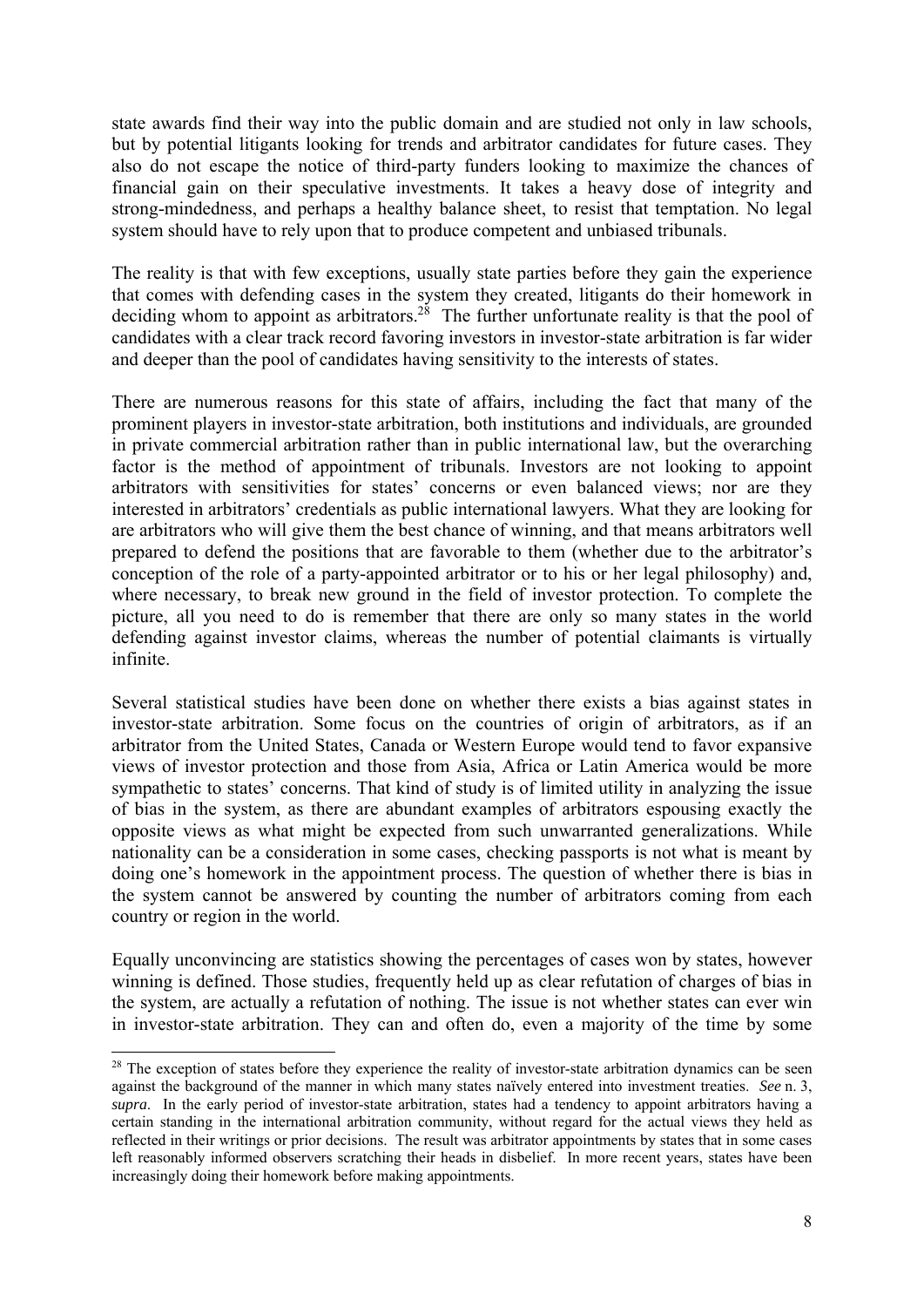measures. The question is whether the pool, or some say "club," of arbitrators includes a disproportionate number of members predisposed to stock investor positions. An affirmative answer to that question cannot be avoided simply by pointing to a percentage of cases won by states. A study showing, for example, that states win as many cases as they lose does not mean that the system is in perfect balance, and one showing that 70% of cases are won by states is hardly impressive if most of the cases never should have seen the light of day and if a large percentage of them would not have seen the light of day were it not for the speculation of third-party funders promoting litigation in the hope that two of the three arbitrators on their tribunals have strong pro-investor inclinations.<sup>29</sup>

The fact is that there is a marked bias in the system against states. This author has previously warned that there was a growing perception of bias, and that the perception of bias was as important as actual bias.<sup>30</sup> But actual experience, not statistics, indicates that in this case perception and reality are one and the same.<sup>31</sup> That is not to say that all arbitrators have a pro-investor bias. Of course, that is not the case. But it is a fact that states have far more difficulty finding acceptable candidates for arbitrator appointments than those involved in the representation of claimants. It is also a fact that when arbitral institutions are called upon to make the all-important selection of the president of the tribunal, the state respondents hope that the selection will be of an arbitrator with some semblance of neutrality and fear that it would be much worse.<sup>32</sup>

This unsatisfactory situation has become downright dangerous with the advent of the megacase. In the early days of ISDS, billion-dollar claims were pie in the sky. These days they are commonplace.<sup>33</sup> Does that mean that states are committing more and more serious

<sup>29</sup> *See* Howard Mann, *ISDS: Who Wins More, Investors or States?*, INVESTMENT TREATY NEWS, June 2015 (analyzing UNCTAD statistics on wins and losses and concluding: "The balance in the ISDS system cannot be measured by wins and losses alone. The impacts of the current dominant approach to investment treaties and ISDS go well beyond simply a tally of wins and losses. But with these new numbers, at least it can no longer be said, simplistically, that the system is balanced because states win more than investors – they clearly do not when comparing the proper numbers.").

<sup>30</sup> George Kahale, III, *A Problem in Investor/State Arbitration*, 6(1) TRANSNATIONAL DISPUTE MANAGEMENT (March 2009).

 $31$  In some cases, bias manifests itself at a hearing, where a claimant-appointed arbitrator or occasionally even the president of a tribunal intervenes for no apparent purpose other than to assist or rescue counsel. Most arbitrators, however, make a conscious effort to refrain from such interventionism. Some even go out of their way to exhibit sensitivity to the positions of both sides. In the end, the important issue remains whether bias exists, an issue that is not resolved exclusively by reference to an arbitrator's conduct at a hearing.

<sup>32</sup> For an example of an academic study of bias, see Gus Van Harten, *Arbitrator Behaviour in Asymmetrical Adjudication: An Empirical Study of Investment Treaty Arbitration*, 50(1) OSGOODE HALL LAW JOURNAL 211 (2012) ("The study examines arbitrator behaviour in the unique context of investment treaty arbitration. It employs the method of content analysis to test hypotheses of systemic bias in the resolution of jurisdictional issues in investment treaty law. Unlike earlier studies, the study examines trends in legal interpretation instead of case outcomes and finds statistically significant evidence that arbitrators favour: (1) the position of claimants over respondent states and (2) the position of claimants from major Western capital-exporting states over claimants from other states. There is a range of possible explanations for the results and further inferences are required to connect the observed trends to rationales for systemic bias. The key finding is that the observed trends exist and that they are unlikely to be explained by chance. This gives tentative empirical evidence of cause for concern about the use of arbitration in this context."). Such studies are worthwhile, but anyone with extensive experience in the defense of investor claims would not need a formal study to draw the above conclusions.

<sup>&</sup>lt;sup>33</sup> The *Yukos* cases against Russia are an extreme example, with staggering claims of around US\$114 billion and awards totalling in excess of US\$50 billion, by far the largest in the history of arbitration. *Hulley Enterprises Limited (Cyprus) v. The Russian Federation*, UNCITRAL, PCA Case No. AA 226, Final Award, dated July 18, 2014; *Yukos Universal Limited (Isle of Man) v. The Russian Federation*, UNCITRAL, PCA Case No. AA 227,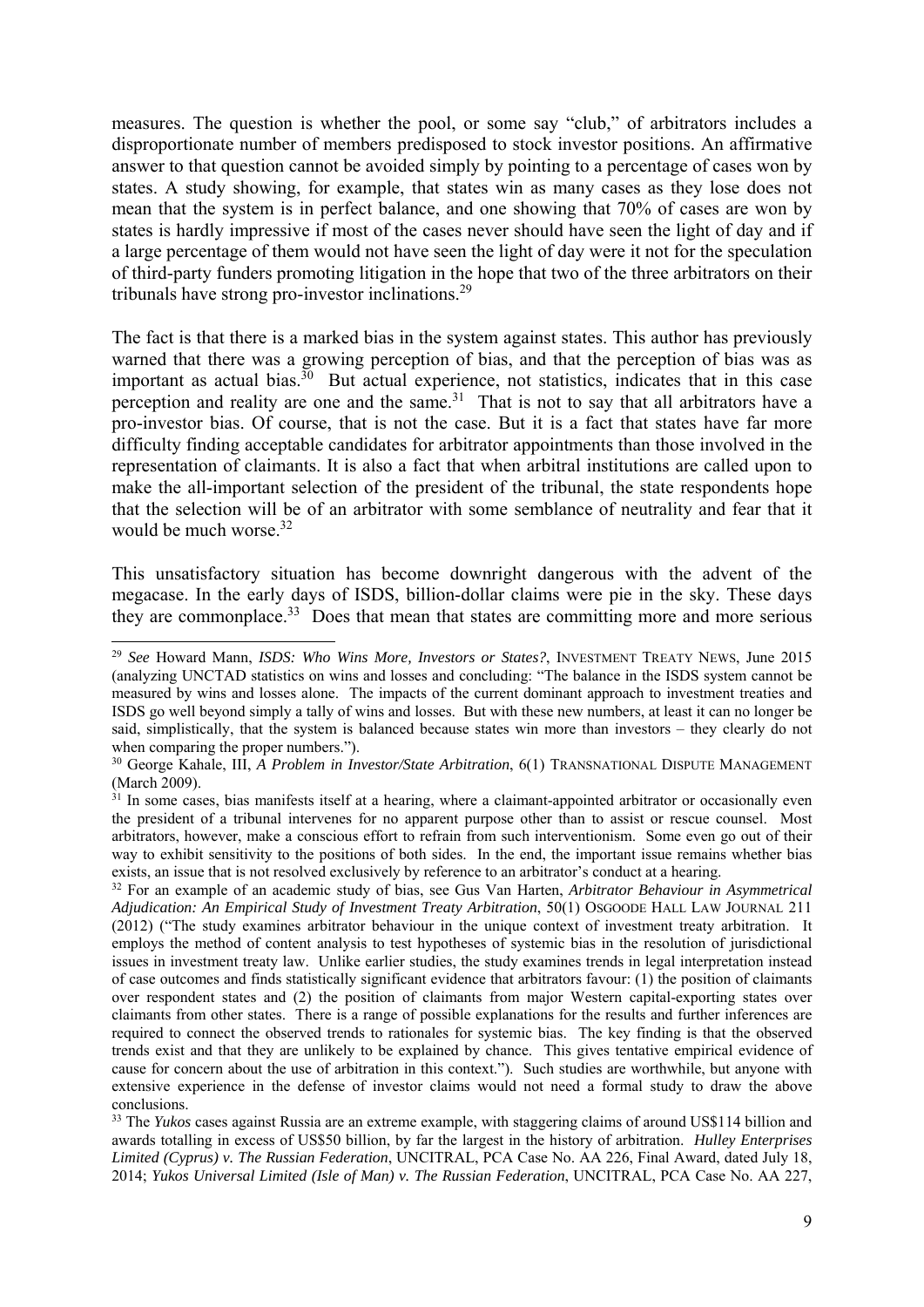treaty violations causing greater and greater damage, or does it mean that investors and their corps of testifying experts have become more adept at manufacturing stratospheric damage claims out of thin air? Whatever the answer, the point is that in this era of the megacase, there is no room for mistakes, whether they be the product of bias or incompetence. It is not enough to say that the system gets it right most of the time. When so much is at stake, even a single mistake can be catastrophic, and if anything is clear about ISDS, it is that serious mistakes are not hard to find.

#### **The Standards for Arbitrator Challenges**

1

The second premise governing the formation of arbitral tribunals is that the rigid rules of conflicts applicable in established legal systems need not be applied in international arbitration. This means that relationships most judges in a national legal system would consider problematic are hardly given a second thought in international arbitration. Like the issues discussed above, this is not as serious a problem in commercial arbitration as it is in ISDS. When the overriding objective is to arrive at a reasonable commercial resolution of the dispute at hand, rather than the correct application of legal principles in cases involving the public interest, casual relationships and an inclination to defend the appointing party's position are not as troublesome.

Leaders of international arbitration institutions are aware of this concern, but often feel at a loss to address it. There is a general feeling that the rules governing arbitrator activities and relationships should be more relaxed in international arbitration because it is by definition a less formal and more flexible form of dispute settlement than court procedures and there is a dearth of competent arbitrators to handle investor-state cases, meaning that application of rigid rules of conflicts would jeopardize the functioning of the entire system. But formal or not, arbitrators are dealing with matters at least as important and often far more important than the routine matters brought before national courts, and it cannot be the case that there is insufficient talent in the world for the formation of truly impartial and independent tribunals. In any event, practical considerations are not an excuse for relaxed standards that tarnish the credibility of the system. If enough suitable and truly independent and impartial arbitrators cannot be found, the answer is to rethink the entire system – repeal and replace, to borrow an expression from another field – not to defend it.

Strangely, it is often said that the standards for arbitrator challenges in ICSID arbitration, which by definition is investor-state arbitration, are even stricter than in commercial arbitration.34 That appeared to be softened somewhat in the *Blue Bank* case, in which the Chairman of the ICSID Administrative Council stressed the importance of the appearance of

Final Award, dated July 18, 2014; *Veteran Petroleum Limited (Cyprus) v. The Russian Federation*, UNCITRAL, PCA Case No. AA 228, Final Award, dated July 18, 2014. The *Yukos* awards were set aside on jurisdictional grounds by a court in The Hague, a decision now on appeal. *The Russian Federation v. Veteran Petroleum Limited, Yukos Universal Limited and Hulley Enterprises Limited*, The Hague District Court, Chamber for Commercial Affairs, Case Nos. C/09/477160 / HA ZA 15-1, C/09/477162  $\overline{\ell}$  HA ZA 15-2 and C/09/481619 / HA ZA 15-112, Judgment, dated April 20, 2016. While the *Yukos* awards are unique, there have been many "smaller" claims that reach the billion-dollar level and even a few other billion-dollar awards in recent years. *See* Matthew Hodgson and Alastair Campbell, *Damages and Costs in Investment Treaty Arbitration Revisited*, GLOBAL ARBITRATION REVIEW, December 14, 2017.

<sup>&</sup>lt;sup>34</sup> Under Article 57 of the ICSID Convention, a proposal for disqualification should be based on a "manifest lack" of the qualities of independence and impartiality required by Article 14 of the ICSID Convention. ICSID Convention, Articles 14, 57.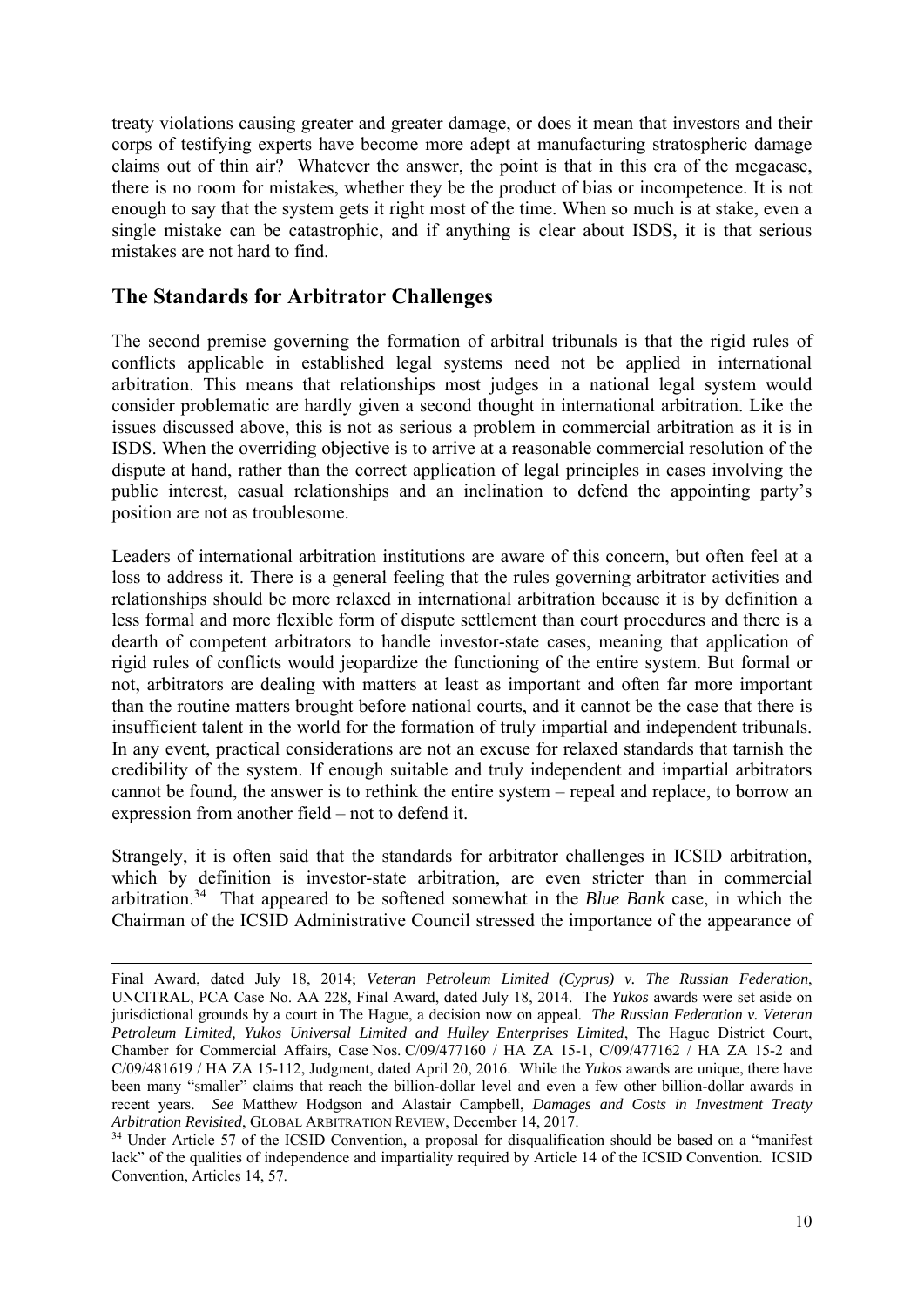impartiality in the mind of a reasonable third-party observer.<sup>35</sup> But those are only words; they cannot be assessed in the abstract. The proof of the pudding is in the actions and attitudes of the arbitrators, who are the first enforcers of the standards, and in the decisions on challenges. Those decisions evince a still high bar for arbitrator challenges, although perhaps not as high as it once was.

It is useful to compare the practice in the U.S. federal judiciary to international arbitration. On paper, the standards for recusal appear similar, but not so in practice. For example, one of this author's former partners who became a federal district judge would recuse himself from any case in which his former colleagues were to appear as counsel. He followed that rule for decades after taking up his position on the bench – a practice that seems completely alien to international arbitration – because of his concern that there might be a perception of partiality due to the former relationship. Another example familiar to the international arbitration community was provided in the *Yukos* enforcement proceeding in Washington, D.C., where the judge recused herself from the case because of the possibility that her contacts with one of the counsel might give rise to an appearance of impropriety, the contacts being that the two had attended the same bar association events and their children had attended the same school.<sup>36</sup> Again, that strict approach is unheard of in international arbitration, where far more extensive contacts are routinely dismissed and often not even disclosed.

There are some arbitrators who as a matter of policy will withdraw from a case or refuse to accept an appointment at the slightest hint of dissatisfaction of a party with the arbitrator's impartiality or independence. Others do not. Why they do not is a question only they can answer. There are surely some cases in which withdrawal, even if convenient for the arbitrator, would not be in the interests of justice and would be deleterious to the proper functioning of the system. But in others the nagging question is whether the arbitrator fights a challenge because of a desire to earn the remuneration that comes with the appointment. The

<sup>&</sup>lt;sup>35</sup> Blue Bank International & Trust (Barbados) Ltd. v. Bolivarian Republic of Venezuela, ICSID Case No. ARB 12/20, Decision on the Parties' Proposals to Disqualify a Majority of the Tribunal, dated November 12, 2013, ¶¶ 59-60 ("Articles 57 and 14(1) of the ICSID Convention do not require proof of actual dependence or bias; rather it is sufficient to establish the appearance of dependence or bias. The applicable legal standard is an '*objective standard based on a reasonable evaluation of the evidence by a third party*.'") (emphasis in original). *See* UNCITRAL Rules, Article 12(1); David D. Caron and Lee M. Caplan, THE UNCITRAL ARBITRATION RULES: A COMMENTARY (2nd ed., Oxford University Press 2013), p. 214 (noting that sustaining a challenge "does not necessarily require proof of an arbitrator's *actual* lack of impartiality or independence. The *appearance* of these deficiencies may alone suffice in certain circumstances to disqualify an arbitrator") (emphasis in original).

<sup>&</sup>lt;sup>36</sup> The judge had disclosed the following: "I knew [counsel] professionally only through many years, through many bar activities. We attended a lot of litigation section meetings together, and those did include dinners and receptions and social activities. And then in the late '90s and early 2000s we had two sons who were in the same private school kindergarten and elementary school class through about fourth grade. We are not close personal friends. We have not socialized, gone out to dinner, gone to each other's homes, although I believe I have been to her home, but only in connection with bar-related activities or school activities. She wrote a letter to the White House on my behalf, supporting my nomination to the bench when it was pending." *Hulley Enterprises Ltd. et al. v. Russian Federation*, Case No. 1:14-cv-01996-ABJ, U.S. District Court for the District of Columbia, Transcript of Telephone Status Conference held on October 29, 2015, p. 3; Alison Ross, *"School Mom" Link Spurs Yukos Judge to Step Down*, GLOBAL ARBITRATION REVIEW, November 20, 2015; *Hulley Enterprises Ltd. et al. v. Russian Federation*, Case No. 1:14-cv-01996-ABJ, U.S. District Court for the District of Columbia, Petitioners' Motion to Recuse or Disqualify the District Judge and Petitioners' Memorandum of Law in Support of Their Motion to Recuse or Disqualify the District Judge, dated November 19, 2015. The standard the judge applied in recusing herself was the following: "Any justice, judge, or magistrate judge of the United States shall disqualify himself in any proceeding in which his impartiality might reasonably be questioned." 28 U.S.C. § 455(a).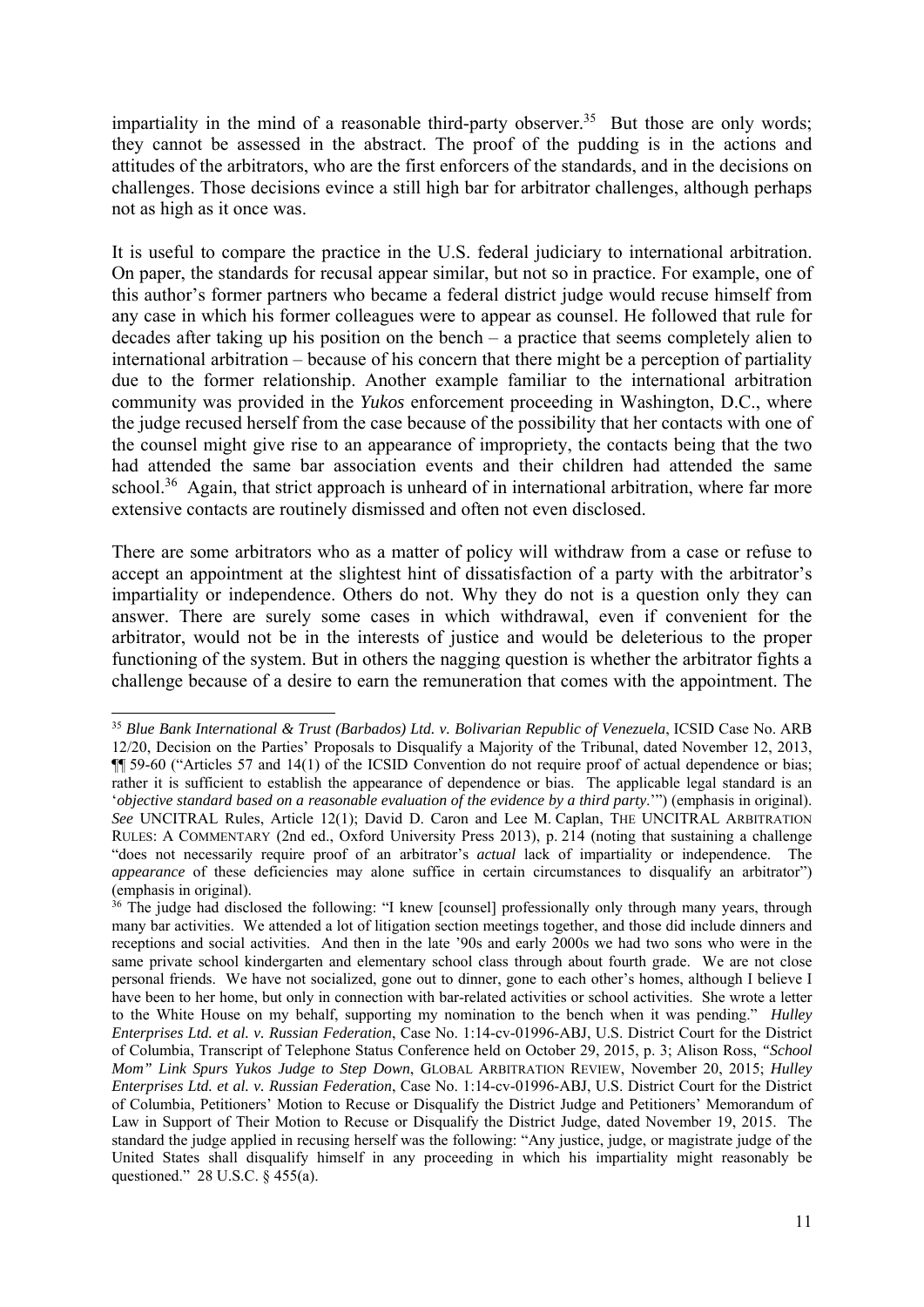busiest members of the "club" can earn substantial sums in arbitrator fees, more than a judge in a national court system and more than the remuneration of any national or international civil servant, including members of the International Court of Justice (for their activities on the Court, not as arbitrators).37 Those fees are not earned by resigning from cases, and there is no guarantee that each case an arbitrator gives up will be immediately replaced with a new appointment. There are those who have reached a stage in their careers and earned a reputation for integrity that makes their judgment on such issues beyond reproach, but not all arbitrators fit neatly into that category and it is unwise to devise a system that assumes that they do.

In ICSID cases, the procedure for deciding arbitrator challenges is seriously flawed. A proposal to disqualify an arbitrator in an ICSID case is to be decided by the other two arbitrators,<sup>38</sup> an understandably unwelcome task. It is always unpleasant to pass judgment on a colleague. The natural tendency of an arbitrator in that position would be to avoid controversy and reject the challenge, or at most pass the buck to ICSID.<sup>39</sup> In addition, one again has to ask whether the possibility of reprisals can cloud one's judgment and overshadow what may be serious questions about the challenged arbitrator's independence or impartiality. That concern is heightened when the deciding arbitrators are either members of the club or seeking entry.

There is one subject on which the disqualification rules and practices of national jurisdictions are more liberal than those of international arbitration: issue conflict. Actually, issue conflict is a non-issue in national courts. The fact that it is a topic of discussion in investor-state arbitration is not a compliment to ISDS; it is a function of one of ISDS's principal shortcomings, the sovereignty of individual arbitral tribunals.

In a mature legal system, judges are not free to render decisions on points of law in accordance with their personal views, without regard to binding precedent. They may disregard precedent, but at the risk of their reputations and reversal on appeal. A litigant appearing before a judge who has previously rendered a decision on a key point of law and has been reversed on appeal can take comfort in the knowledge that the judge cannot simply disregard the appellate court's ruling. In other words, the fundamental check on the power of individual judges provided by the infrastructure of a developed legal system renders the

<sup>&</sup>lt;sup>37</sup> According to the ICJ website: "Each Member of the Court receives an annual salary consisting of a base salary (which, for 2016, amounts to 172,978 United States dollars) and post adjustment, with a special supplementary allowance of 15,000 United States dollars for the President. The post adjustment multiplier changes every month and is dependent on the United Nations exchange rate between the United States dollar and the euro." International Court of Justice, *Members of the Court*, 2017, *available at* www.icj-cij.org. Busy arbitrators can earn fees many times that amount.

<sup>&</sup>lt;sup>38</sup> ICSID Convention, Article 58.

<sup>&</sup>lt;sup>39</sup> If the two arbitrators do not agree, the decision is to be made by the Chairman of the Administrative Council. *Id.*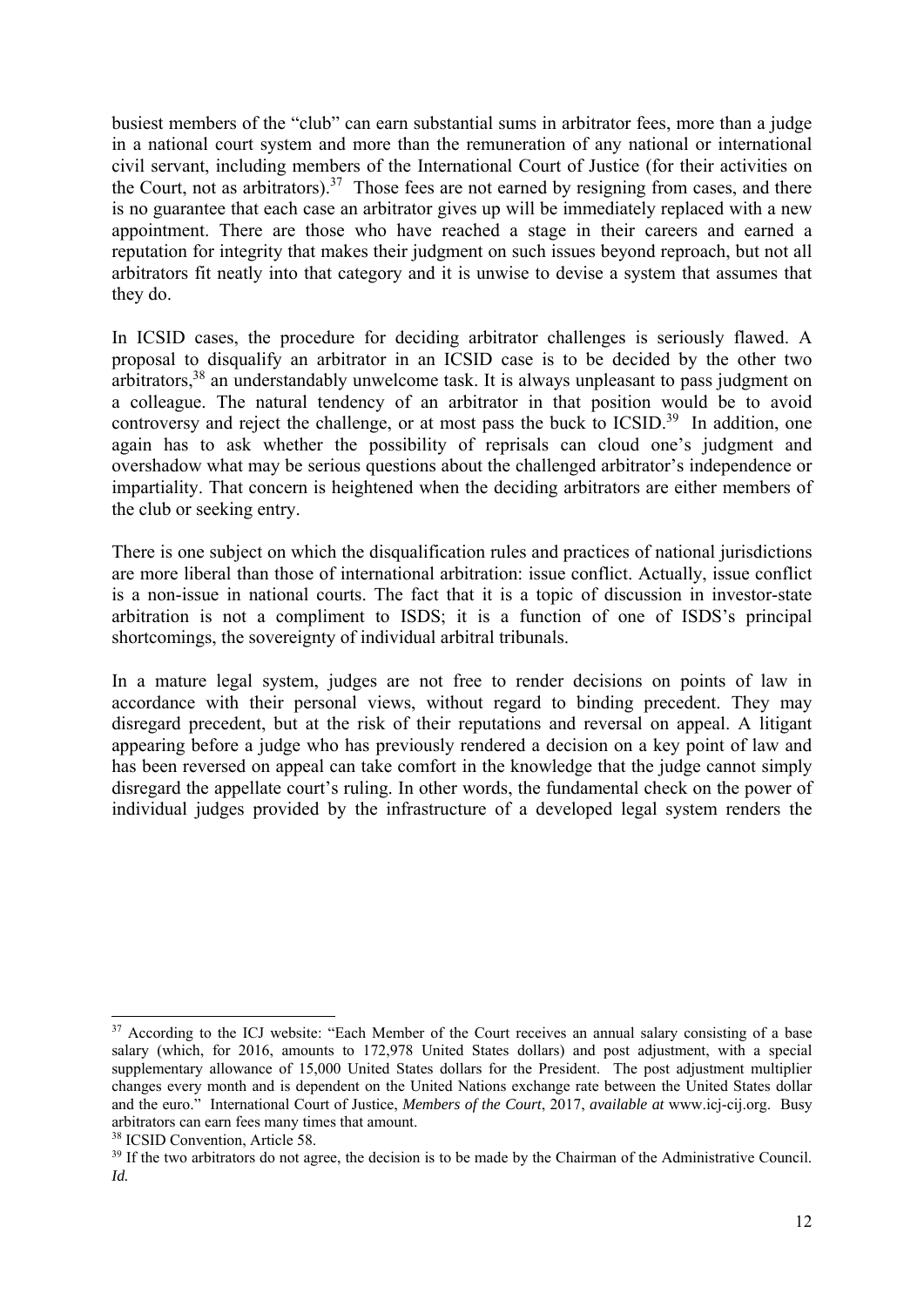concept of issue conflict largely moot.<sup>40</sup> In investor-state arbitration, where that check does not exist, issue conflict assumes greater importance in the impartiality analysis.<sup>41</sup>

Issue conflict becomes more relevant with each passing day due to the fact that a relatively high percentage of investor-state cases are decided by a relatively small number of arbitrators. That level of concentration, coupled with the high degree of similarity in treaty provisions, means that the chances of an arbitrator having prejudged a key issue are not insignificant. A statistical analysis is not needed to appreciate that the chances of an issue conflict arising are even greater when the tribunal consists of highly experienced arbitrators with track records on issues such as whether the concept of FET extends beyond the minimum standard of treatment under customary international law, whether and to what extent the minimum standard of treatment has evolved beyond the *Neer* standard,<sup>42</sup> whether and to what extent a most favored nation ("MFN") clause may be used to import standards of treatment from other treaties,<sup>43</sup> and any number of other critical issues that recur in investorstate cases.

Until relatively recently, the possibility of winning an arbitrator challenge based on prior decisions, writings or public statements was considered remote at best. In *Urbaser v. Argentina*, 44 an arbitrator was challenged for issue conflict based on prior writings, not decisions. The two remaining arbitrators – it was an ICSID case – rejected the challenge,

ICSID Case No. ARB/07/26, Decision on Claimant's Proposal to Disqualify Arbitrator, dated August 12, 2010.

<sup>1</sup> <sup>40</sup> The recent cases regarding enforcement proceedings for ICSID awards in U.S. federal courts provide a good example of how a mature legal system functions. One federal district court in New York held that an action on an ICSID award, unlike one to confirm an award under the New York Convention, did not require the normal process of a civil action against a foreign state under the U.S. Foreign Sovereign Immunities Act. *Mobil Cerro Negro Ltd. v. Bolivarian Republic of Venezuela*, U.S. District Court for the Southern District of New York, Opinion and Order, dated February 13, 2015, 87 F. Supp. 3d 573 (S.D.N.Y. 2015). A federal court in the District of Columbia held exactly the opposite. *See Micula v. Gov. of Romania*, U.S. District Court for the District of Columbia, Memorandum Opinion, dated May 18, 2015, 104 F. Supp. 3d 42 (D.D.C. 2015). On appeal of the *Mobil* case, the Second Circuit Court of Appeals reversed the district court's decision, settling the law on that issue for future cases in the Second Circuit. *Mobil Cerro Negro Ltd. v. Bolivarian Republic of*  Venezuela, U.S. Court of Appeals, Second Circuit, Decision, dated July 11, 2017, 863 F.3d 96 (2d Cir. 2017).<br><sup>41</sup> International Council for Commercial Arbitration, Report of the ASIL-ICCA Joint Task Force on Issue

*Conflicts in Investor-State Arbitration*, THE ICCA REPORTS NO. 3 (March 17, 2016), ¶¶ 15, 159 ("While the notion of issue conflict is not equivalent to impartiality, it rests on concerns about impartiality. Does an arbitrator approach a significant disputed issue with the ability to decide it based on the parties' arguments in the case, and not on the basis of some inappropriate predisposition or prejudgment? This aspect of issue conflict is crucial for confidence in the integrity of investment arbitration and, ultimately, for its legitimacy. . . . [T]he most fundamental question underlying concerns about inappropriate predisposition remains how to distinguish between unobjectionable forms of predisposition and those triggering reasonable concerns about bias. It may indeed be that allowing challenges alleging issue conflict can chill useful publication or professional development, or dry up the supply of arbitrators with necessary knowledge and experience, all to the detriment of the investment arbitration system. However, these values relate to the welfare of the system; they operate in a different sphere from a party's right to have a claim decided by an impartial arbitrator. A party in a specific case rightly cares about having her claim fairly decided by an unbiased arbitrator, not about the system's future welfare.").

<sup>42</sup> *L.F.H. Neer and Pauline E. Neer v. Mexico*, Mexico–U.S. General Claims Commission, Docket No. 136, Opinion dated 15 October 1926, 21 AMERICAN JOURNAL OF INTERNATIONAL LAW 555 (1927), p. 556 (holding that in order to violate the standard, the treatment of an alien "should amount to an outrage, to bad faith, to wilful neglect of duty, or to an insufficiency of governmental action so far short of international standards that every reasonable and impartial man would readily recognize its insufficiency").

<sup>43</sup> Simon Batifort and J. Benton Heath, *The New Debate on the Interpretation of MFN Clauses in Investment Treaties: Putting the Brakes on Multilateralization*, AMERICAN JOURNAL OF INTERNATIONAL LAW (2018, Forthcoming), *available at* https://ssrn.com/abstract=3063009. 44 *Urbaser S.A. and Consorcio de Aguas Bilbao Bizkaia, Bilbao Biskaia Ur Partzuergoa v. Argentine Republic*,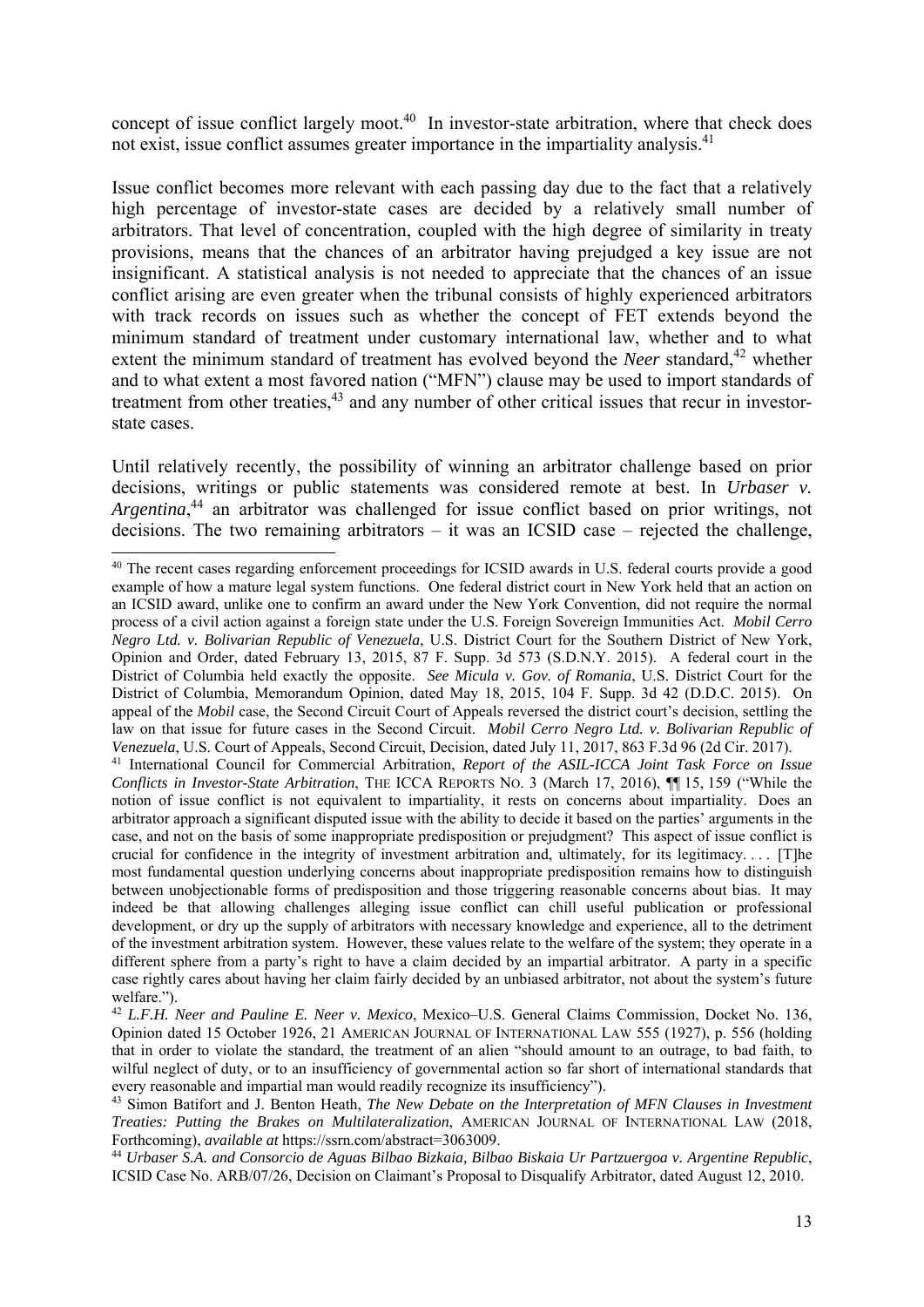obviously sensitive to the fact that the best-known and most experienced arbitrators are likely to have expressed views on key issues on various occasions and that disqualification for issue conflict would create an unwarranted chilling effect and unduly disfavor experienced arbitrators to the benefit of the inexperienced who have not yet pronounced themselves on anything. Importantly, the deciding arbitrators did not reject outright the concept of issue conflict, but decided against disqualification on the facts presented, including the challenged arbitrator's affirmation of his impartiality and willingness to approach the issue with an open  $mind.<sup>45</sup>$ 

It was a different story in *Devas*. 46 That case involved the interpretation of the "essential security interests" provision of the India-Mauritius BIT. One of the arbitrators had previously chaired three separate tribunals holding that an essential security interests provision simply mirrors the "state of necessity" defense under customary international law.<sup>47</sup> A second arbitrator had also sat on two of the three cases. All three awards were the subject of annulment proceedings, two of which found that the limitation of specific treaty provisions on essential security interests to the state of necessity defense under customary international law constituted manifest error.<sup>48</sup> The state challenged the two arbitrators on the ground of issue conflict. The challenge was decided by the then President of the International Court of Justice, acting in his capacity as appointing authority under the BIT. One of the arbitrators was disqualified, as he had indicated that he continued to hold and publicly defend his strong views on the proper interpretation of essential security interests provisions. By contrast, the other noted the annulment decisions that came after his prior decisions on the issue, affirming that he maintained an open mind. He was not disqualified.<sup>49</sup>

<sup>45</sup> *Id.*, ¶ 44 (stating the test as whether the opinions expressed "are specific and clear enough that a reasonable and informed third party would find that the arbitrator will rely on such opinions without giving proper consideration to the facts, circumstances, and arguments presented by the Parties in this proceeding"). *See also* ICSID Secretariat, *Possible Improvements of the Framework for ICSID Arbitration*, Discussion Paper, dated October 22, 2004, ¶ 17 ("With the large number of new cases, the disclosure requirements for ICSID arbitrators might usefully be expanded. Under the UNCITRAL Arbitration Rules, an arbitrator is required to disclose to the parties any circumstances likely to give rise to justifiable doubts as to his or her impartiality or independence. The relevant ICSID provisions, ICSID Arbitration Rule 6(2) and Article 13(2) of the Additional Facility Arbitration Rules, could be amended similarly to require the arbitrator to disclose, not only any past or present relationships with the parties, but more generally any circumstances likely to give rise to justifiable doubts as to the arbitrator's reliability for independent judgment. This might in particular be helpful in addressing perceptions of issue conflicts among arbitrators. The ICSID provisions could also be amended to make it clear that the expanded disclosure requirement would apply throughout the entire proceeding and not just at its commencement.").

<sup>46</sup> *CC/Devas (Mauritius) Ltd., Devas Employees Mauritius Private Limited and Telcom Devas Mauritius Limited v. The Republic of India*, PCA Case No. 2013-09.

<sup>47</sup> *CMS Gas Transmission Company v. Argentine Republic*, ICSID Case No. ARB/01/8, Award, dated May 12, 2005; *Sempra Energy International v. Argentine Republic*, ICSID Case No. ARB/02/16, Award, dated September 28, 2007; *Enron Creditors Recovery Corp. and Ponderosa Assets, L.P. v. Argentine Republic*, ICSID Case No. ARB/01/3, Award, dated May 22, 2007; International Law Commission (ILC), *Draft Articles on Responsibility of States for Internationally Wrongful Acts, with Commentaries*, in 2(2) YEARBOOK OF THE INTERNATIONAL LAW COMMISSION 31 (2001), Article 25.

<sup>48</sup> *CMS Gas Transmission Company v. Argentine Republic*, ICSID Case No. ARB/01/8, Decision of the *Ad Hoc* Committee on the Application for Annulment of the Argentine Republic, dated September 25, 2007; *Sempra Energy International v. Argentine Republic*, ICSID Case No. ARB/02/16, Decision on the Argentine Republic's Application for Annulment of the Award, dated June 29, 2010; *Enron Creditors Recovery Corp. and Ponderosa Assets, L.P. v. Argentine Republic*, ICSID Case No. ARB/01/3, Decision on the Application for Annulment of the Argentine Republic, dated July 30, 2010.

<sup>49</sup> *CC/Devas (Mauritius) Ltd., Devas Employees Mauritius Private Limited, and Telecom Devas Mauritius Limited v. The Republic of India*, PCA Case No. 2013-09, Decision on the Respondent's Challenge to the Hon.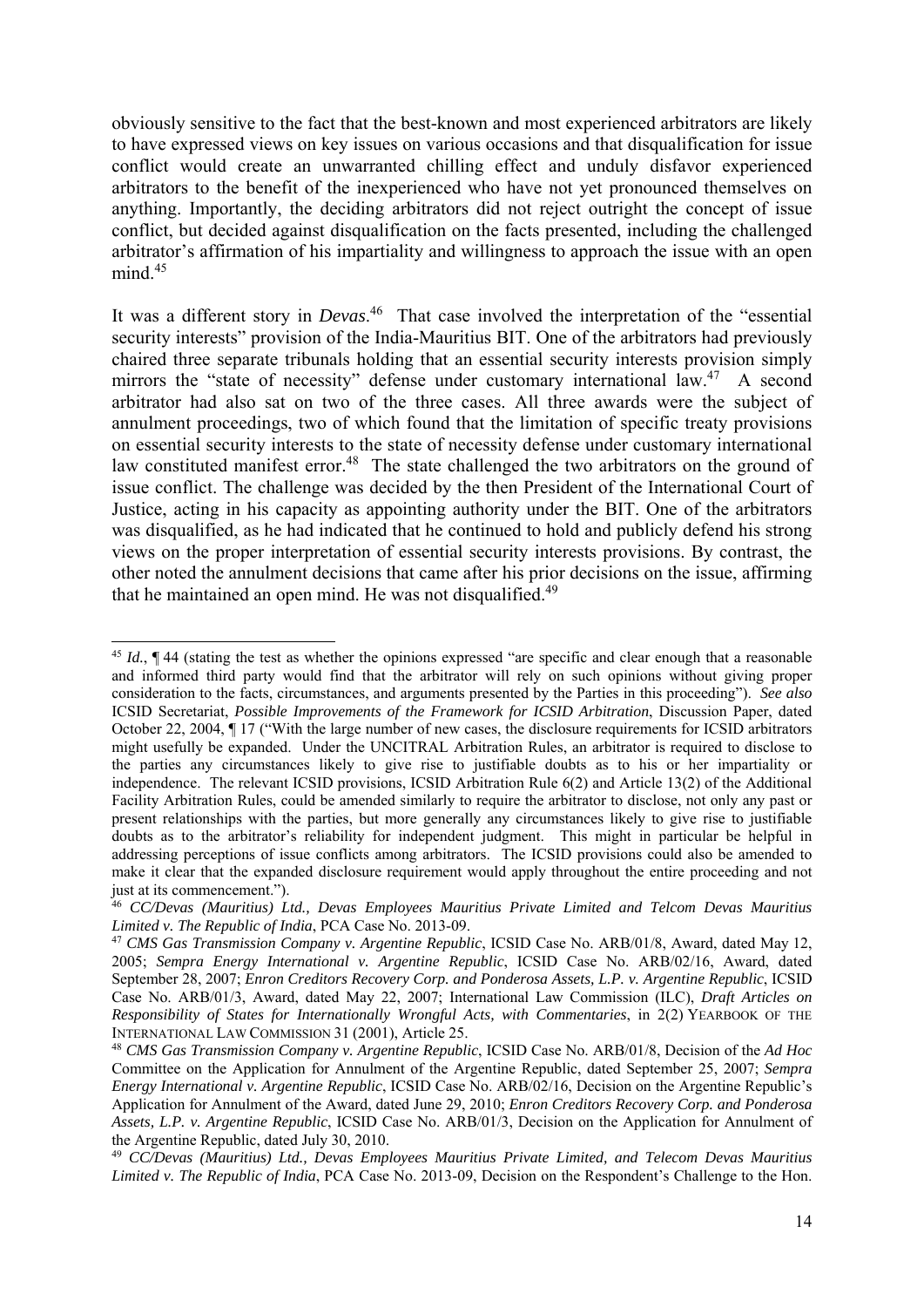When asked for their observations on challenges to them based on issue conflict, arbitrators with clear track records of decisions on the issue in question tend to make two points: first, that they have a right to their own opinions – the freedom of speech point; and second, that consistency in the application of legal principles is a virtue, not a ground for disqualification. Both observations have superficial appeal. While an arbitrator, like everyone else, has an absolute right to his or her own opinions, that is not the question; the question is whether he or she can sit in the case at hand having prejudged an issue on which the case turns. Similarly, the argument of consistency in the application of the law misses the point, which is that the arbitrator has already determined how he or she will rule on the issue. Whatever the virtues of consistency may be in other contexts, in the context of a challenge for lack of impartiality, a determination to be consistent is an indication that the requisite impartiality is lacking.

#### **The Sovereignty of Tribunals**

The foregoing is prelude to the key issue of the sovereignty of individual tribunals. The problems associated with the formation of tribunals and the standards for arbitrator conduct are severe enough, but combined with the fact that there is no clear and uniform mechanism for review of awards in accordance with a uniform body of law, they lead to a system that is progressively losing credibility among the actors that created it.

It is true that investor-state arbitration has some of the trappings of a legal system. After all, lawyers and tribunals alike are still citing legal principles and decisional authority in their voluminous briefs and decisions. Indeed, unlike in national court systems, briefs in international arbitration are out of control, often reaching several hundred pages in length.<sup>50</sup> Much space is devoted in those hundreds of pages to a discussion of precedents. Yet, notwithstanding the fact that many arbitrators are sensitive to the perception of legal chaos and unfairness created by conflicting decisions and make an effort to ground their decisions in precedent, others staunchly defend the principle of arbitrator sovereignty. Cynics argue that arbitrators ground their decisions in precedents where the precedents conform to their views, and have no hesitation in departing from precedents with which they disagree. Of course, whether an arbitrator is making new law is another issue that becomes cloudier with each passing year, which brings new and sometimes incomprehensible decisions resulting either from arbitrators pushing the envelope on investor protection or from compromises among members of the tribunals.

Compromise is inherent in ISDS. What else can be expected from tribunals where two of the three members are appointed by the parties? The tendency to compromise is not merely a function of an arbitrator's inclination to defend the position of the appointing party. It also results from the fact that the party-appointed arbitrators often come from opposite schools of thought or legal philosophy, a natural consequence of the parties' exercising due diligence in making their appointments. Thus, compromise may result from an arbitrator's perception of his or her role as a quasi party representative or from the perceived necessity to reconcile two genuinely held conflicting positions.<sup>51</sup> Either way, the product of the kind of horse-trading it

Marc Lalonde as Presiding Arbitrator and Prof. Francisco Orrego Vicuña as Co-Arbitrator, dated September 30, 2013.

<sup>&</sup>lt;sup>50</sup> Compare the normal length of a brief in an investor-state case with a brief in a federal district court in the United States, which ordinarily would not exceed 25 pages without leave of court.

<sup>&</sup>lt;sup>51</sup> The perception that unanimity is to be favored in order to enhance the credibility of an award can be a key driver in the decision-making process, but it also is a key driver in producing incomprehensible decisions. One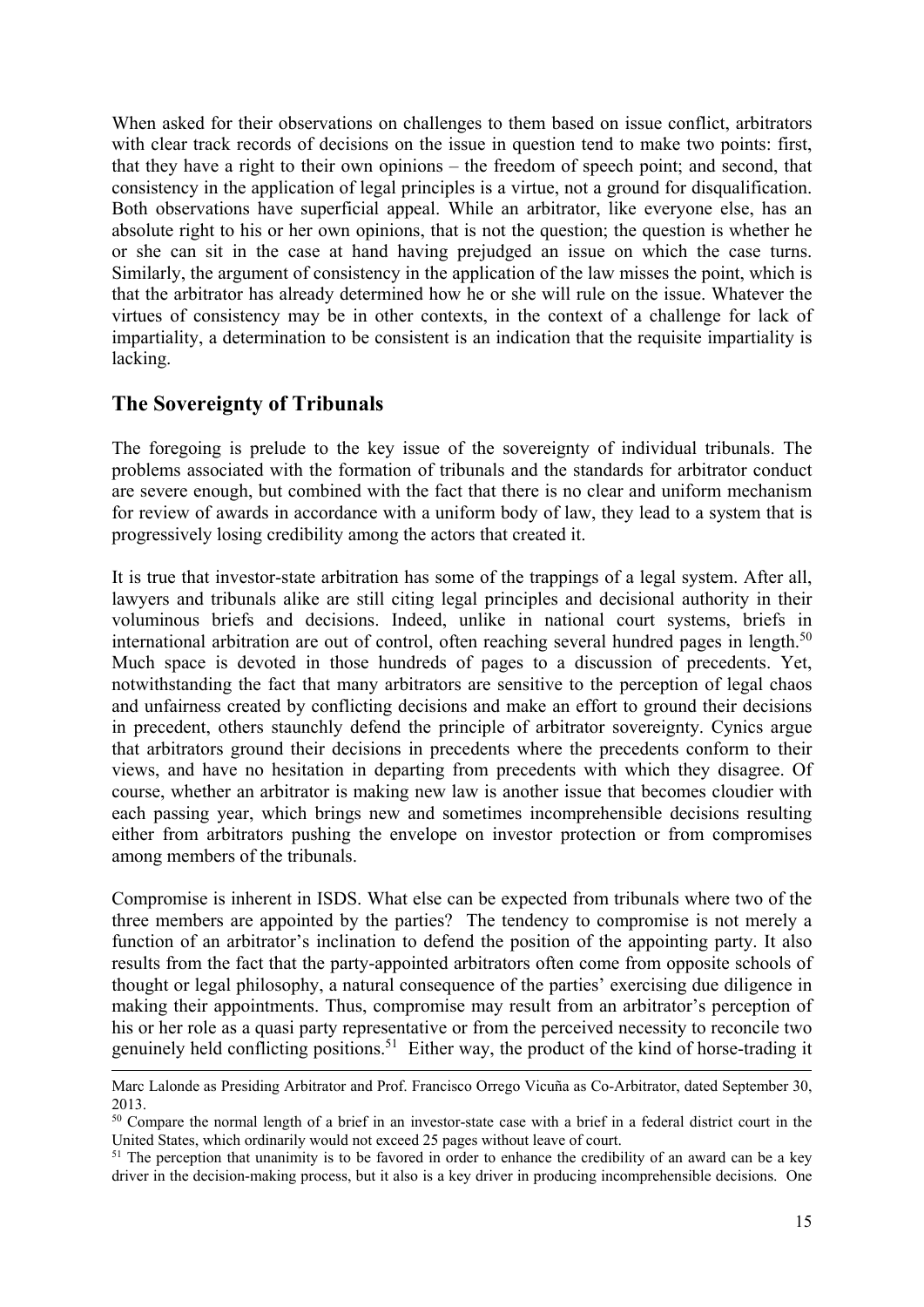may take to arrive at a decision can make it difficult to follow the reasoning of a decision, which makes it vulnerable to attack and lacking in credibility as a precedent.

It is not the point of this article to catalogue all conflicting decisions in investor-state arbitration. There are many, and they are well known to members of the international arbitration community. Perhaps the best-known examples are the infamous *CME* and *Lauder* cases, which reached diametrically opposed conclusions within a short period of time in separate arbitrations brought by a corporation and its indirect majority shareholder based on the same facts.<sup>52</sup> The cases are widely considered an embarrassment to ISDS.<sup>53</sup> More recently, the tribunals in *Mobil v. Venezuela* and *ConocoPhillips v. Venezuela* reached conflicting results in cases arising out of the same nationalization.<sup>54</sup> In one case, *Mobil*, the tribunal formed under the BIT between the Netherlands and Venezuela unanimously found that the nationalization was lawful; in the other, a majority of the tribunal, formed under the same treaty, found that Venezuela had breached an obligation to negotiate compensation in good faith.<sup>55</sup> For present purposes, it is not relevant to delve into the legal analysis of which

1

<sup>52</sup> *Ronald S. Lauder v. The Czech Republic*, UNCITRAL, Final Award, dated September 3, 2001; *CME Czech Republic B.V. v. The Czech Republic*, UNCITRAL, Partial Award, dated September 13, 2001.

53 August Reinisch, *The Proliferation of International Dispute Settlement Mechanisms: The Threat of Fragmentation vs. the Promise of a More Effective System? Some Reflections From the Perspective of Investment Arbitration*, in INTERNATIONAL LAW BETWEEN UNIVERSALISM AND FRAGMENTATION 107 (I. Buffard *et al.* eds., Brill 2008), p. 116 ("The ultimate fiasco in investment arbitration occurred in the *Lauder*/*CME* arbitrations against the Czech Republic."); August Reinisch, *The Issues Raised by Parallel Proceedings and Possible Solutions*, in THE BACKLASH AGAINST INVESTMENT ARBITRATION 113 (M. Waibel *et al.* eds., Kluwer Law International 2010), p. 117; Campbell McLachlan, Laurence Shore and Matthew Weiniger, INTERNATIONAL INVESTMENT ARBITRATION: SUBSTANTIVE PRINCIPLES (2nd ed., Oxford University Press 2017), ¶ 4.179; Zachary Douglas, THE INTERNATIONAL LAW OF INVESTMENT CLAIMS (Cambridge University Press 2009), ¶ 576; Susan D. Franck, *The Legitimacy Crisis in Investment Treaty Arbitration: Privatizing Public International Law Through Inconsistent Decisions*, 73 FORDHAM LAW REVIEW 1521 (2005), p. 1568; Chester Brown, *The Relevance of the Doctrine of Abuse of Process in International Adjudication*, 8(2) TRANSNATIONAL DISPUTE MANAGEMENT (May 2011), p. 3.

<sup>54</sup> *Venezuela Holdings, B.V. et al. v. Bolivarian Republic of Venezuela*, ICSID Case No. ARB/07/27; *ConocoPhillips Petrozuata B.V., ConocoPhillips Hamaca B.V. and ConocoPhillips Gulf of Paria B.V. v. Bolivarian Republic of Venezuela*, ICSID Case No. ARB/07/30. The author was lead counsel for respondent in

both cases. 55 The third arbitrator in the *ConocoPhillips* case, Professor Georges Abi-Saab, resigned for health reasons after rendering two strong dissenting opinions, one on the merits and one on the majority's decision denying an application for reconsideration. *ConocoPhillips Petrozuata B.V., ConocoPhillips Hamaca B.V and ConocoPhillips Gulf of Paria B.V. v. Bolivarian Republic of Venezuela*, ICSID Case No. ARB/07/30, Decision on Respondent's Request for Reconsideration, Dissenting Opinion of Georges Abi-Saab, dated March 10, 2014;

of the grounds for annulment of an ICSID award is that it is not possible "to follow how the tribunal proceeded from Point A. to Point B." *Maritime International Nominees Establishment (MINE) v. Government of Guinea*, ICSID Case No. ARB/84/4, Decision on the Application by Guinea for Partial Annulment of the Arbitral Award, dated December 14, 1989, ¶ 5.09; ICSID Convention, Article 52. That tends to happen when legal principles are compromised for the sake of maintaining collegiality and achieving unanimity. It has been argued that "annulment committees should not be quick to find contradiction when in fact what is evident from the award is the compromise reached in an international collegiate adjudicative body." *Alapli Elektrik B.V. v. Republic of Turkey*, ICSID Case No. ARB/08/13, Decision on Annulment, dated July 10, 2014, ¶ 200. *See also* Gilbert Guillaume, *Failure to State Reasons in ICSID Awards*, in THE REVIEW OF INTERNATIONAL ARBITRAL AWARDS 271 (E. Gaillard ed., JurisNet, LLC 2010), p. 283 ("The same is true where one of the parties alleges that an award is based on contradictory reasons. It is indeed correct to say that truly contradictory reasons cancel each other out and that they are a sign that the award is insufficiently motivated, which in turn should lead to the annulment of the award. However, 'tribunals must often struggle to balance conflicting considerations and an *ad hoc* Committee should be careful not to discern contradiction when what is actually expressed in a tribunal's reasons could more truly be said to be but a reflection of such conflicting considerations.'"). That kind of justification for incomprehensible awards does not enhance the credibility of ISDS.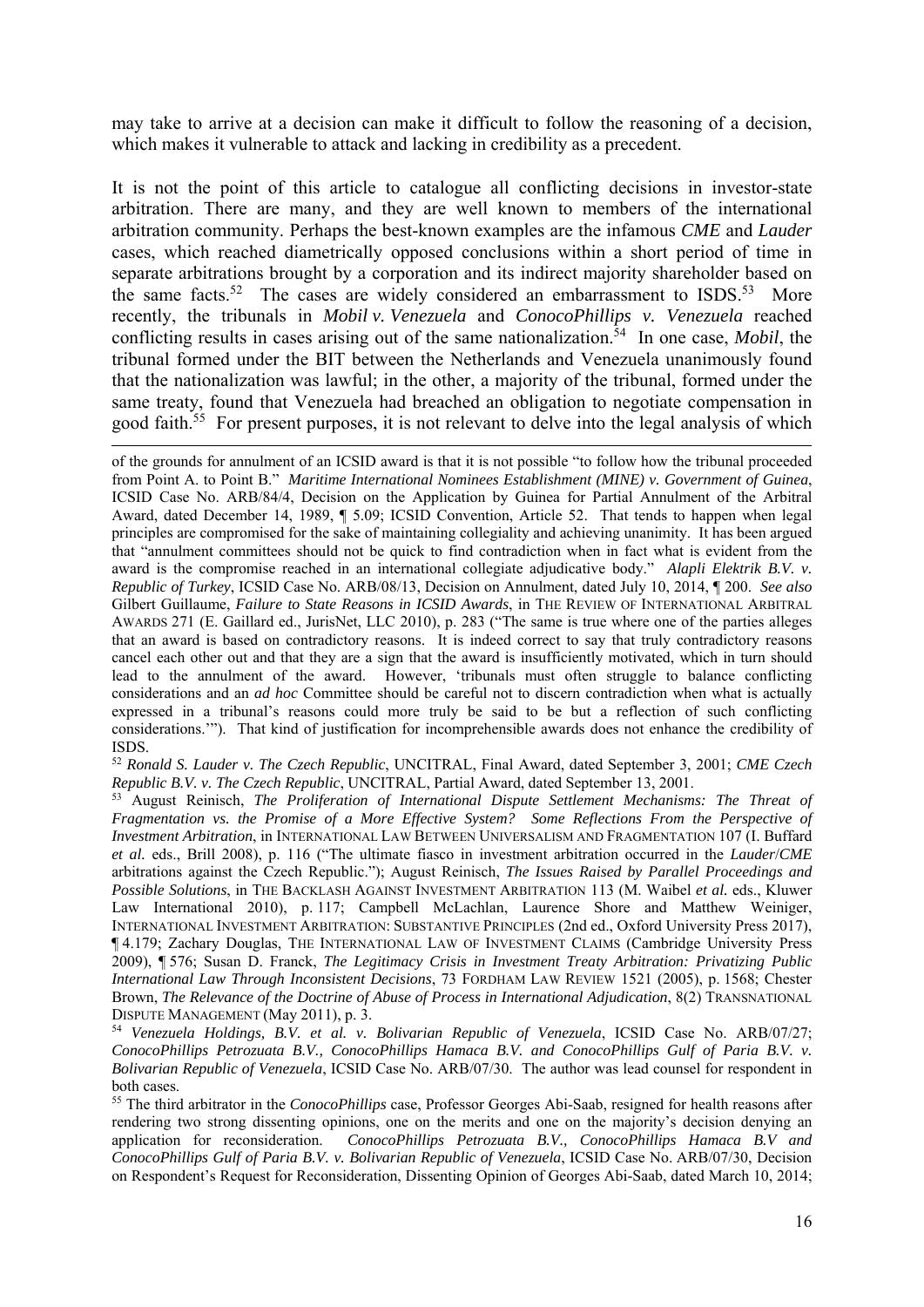decision was correct. The material point is that the decisions that were rendered on virtually identical facts are irreconcilable.

The unfortunate reality for states is that on every important issue arising in investor-state arbitration, breaking new ground means expanding the scope of investor protection. This can be seen in the movement to interpret FET clauses as protecting an investor's "legitimate expectations," a concept used by some creative tribunals to fit fact patterns that most treaty negotiators would find standard examples of legitimate state regulation rather than treaty violations.56 That is only the most commonly discussed example. Similar remarks can be made about other standard treaty clauses, especially expropriation, full protection and security, MFN and "umbrella" clauses.<sup>57</sup> What is more difficult to find is a ground-breaking case expanding the scope of sovereign rights and restricting the scope of investor protection in a manner that may credibly be said to be beyond the contemplation of the contracting states in entering into their treaties. Thus, while states hope for decisions that do not depart from their understanding of their own treaties, investors have little fear of a more restrictive view of investor protection and look with optimism at the prospect of an even better outcome with an investor-friendly tribunal, which then is presented as authoritative by other investors in other cases.

The problem is exacerbated by the absence of an effective appellate mechanism for the review of awards. The legal infrastructure of enforcement is designed precisely to prevent appeals, sacrificing the proper dispensing of justice in the interests of finality. For non-ICSID awards, the successful party has available to it conventions such as the New York Convention, which admits only narrow defenses to recognition and enforcement.<sup>58</sup> For ICSID awards, the ICSID Convention provides for an annulment procedure, again with narrow grounds for annulment.<sup>59</sup> Although there have been important decisions granting annulment,<sup>60</sup> there are also decisions refusing to annul an award that lacked adequate motivation and contained manifest errors of law having a decisive impact on the outcome of the case. The classic example is the *CMS* annulment proceeding following an award against Argentina, where the committee was highly critical of the original award but refused to annul because of its view of the "narrow and limited mandate conferred by article 52 of the ICSID

*ConocoPhillips Petrozuata B.V., ConocoPhillips Hamaca B.V and ConocoPhillips Gulf of Paria B.V. v. Bolivarian Republic of Venezuela*, ICSID Case No. ARB/07/30, Decision on Jurisdiction and the Merits, Dissenting Opinion of Georges Abi-Saab, dated February 19, 2015.<br><sup>56</sup> As noted earlier, such interpretations by NAFTA tribunals do not coincide with the intentions of any of the

three NAFTA states. *See* n. 13, *supra*. 57 *See* Public Statement on the International Investment Regime, August 31, 2010, *available at* 

www.osgoode.yorku.ca ("Awards issued by international arbitrators against states have in numerous cases incorporated overly expansive interpretations of language in investment treaties. . . . This is especially evident in the approach adopted by many arbitration tribunals to investment treaty concepts of corporate nationality, expropriation, most-favoured-nation treatment, non-discrimination, and fair and equitable treatment, all of which have been given unduly pro-investor interpretations at the expense of states, their governments, and those on whose behalf they act.").

<sup>58</sup> Convention on the Recognition and Enforcement of Foreign Arbitral Awards, June 10, 1958, Article V.

<sup>59</sup> ICSID Convention, Article 52 (improper constitution of the tribunal, manifest excess of powers, corruption on the part of a member of the tribunal, serious departure from a fundamental rule of procedure, or failure to state the reasons on which the award is based).

<sup>60</sup> *See, e.g.*, *Venezuela Holdings, B.V. et al. v. Bolivarian Republic of Venezuela*, ICSID Case No. ARB/07/27, Decision on Annulment, dated March 9, 2017; *Occidental Petroleum Corporation and Occidental Exploration and Production Company v. The Republic of Ecuador*, ICSID Case No. ARB/06/11, Decision on Annulment of the Award, dated November 2, 2015.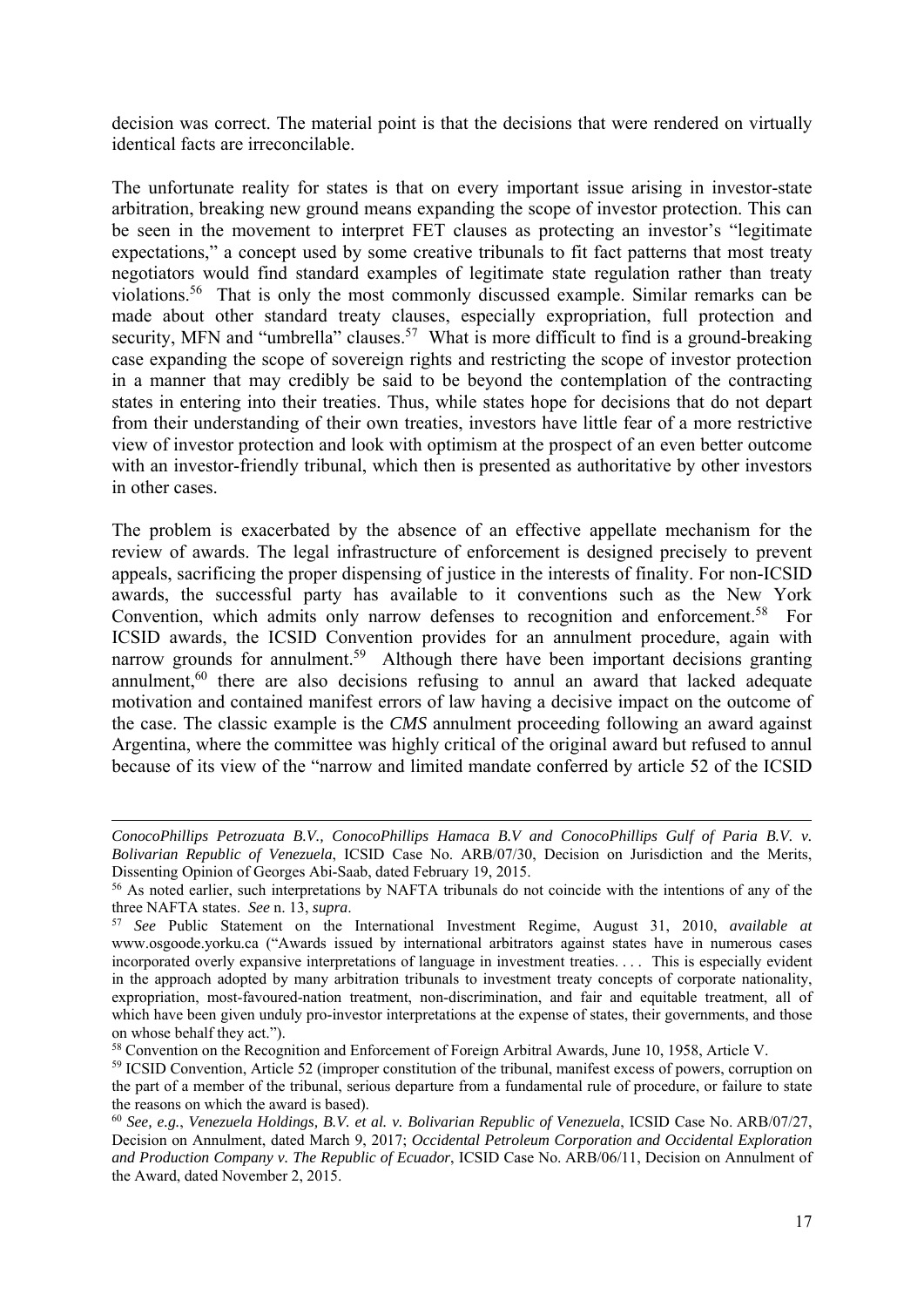Convention."61 Argentina no doubt appreciated the criticism of the award, but presumably would have preferred a simple annulment.

#### **Quantum**

Pushing the envelope is not a practice limited to the traditional legal questions arising under BITs; it has migrated into the quantum phase of investor-state arbitrations. Quantum is the new battleground in ISDS precisely because it is an area where claimants feel they can put their creativity to best use given the technical nature of much of the quantum analysis and arbitrators' understandable lack of familiarity with the subject matter.

It should come as no surprise that claimants in any legal system tend to begin their cases with exaggerated claims of compensation, whether it be a personal injury claim of millions of dollars for a coffee spill or a multibillion-dollar expropriation claim. The technique is known as "anchoring."62 The exaggerated claim is made in the hope that a less exaggerated but still indefensible amount will seem reasonable by comparison. In a mature legal system with professional judges, there are checks and balances to curb abuse, but in the world of ISDS, the risk of abuse is much higher. That is especially true in cases requiring complex valuations of businesses, often involving natural resources, which are typically at issue in investor-state arbitration.63

Years ago, few of the actors in ISDS paid much attention to quantum. That is not surprising considering that the actors are almost exclusively lawyers untrained in economics and business. Many lawyers avoid economic and technical issues like the plague because those issues take them out of their comfort zone. They prefer to concentrate on the legal issues relating to jurisdiction and the merits, happily ceding the technical terrain of quantum to the experts.

<sup>1</sup> <sup>61</sup> *CMS Gas Transmission Company v. Argentine Republic*, ICSID Case No. ARB/01/8, Decision of the *Ad Hoc* Committee on the Application for Annulment of the Argentine Republic, dated September 25, 2007, ¶ 158. The annulment committee's criticisms included the following: "[t]he motivation of the Award on this point is inadequate"; "[o]n that point, the Tribunal made a manifest error of law"; "[i]n doing so the Tribunal made another error of law"; "[t]hese two errors made by the Tribunal could have had a decisive impact on the operative part of the Award"; and "[t]hroughout its consideration of the Award, the Committee has identified a series of errors and defects." *Id.*, ¶¶ 125, 130, 132, 135, 158.

<sup>62</sup> Lucy Reed, *The 2013 Hong Kong International Arbitration Centre Kaplan Lecture – Arbitral Decision-Making: Art, Science or Sport?*, 30(2) JOURNAL OF INTERNATIONAL ARBITRATION 85 (2013), pp. 89-90 ("Arbitrators regularly have to make decisions on the quantum of damages, which is a ripe area for a cognitive bias called 'anchoring.' As Professor Christopher Drahozal of the University of Kansas Law School explains: '[i]n estimating a numerical amount, people tend to start with some initial value – an "anchor" – and then come up with a final estimate by making adjustments to the anchor. If the anchor provides useful information about the underlying value (such as the list price), and if people make reasonable adjustments, this "anchor and adjustment" heuristic can be a useful [decision-making] approach. But anchoring can be problematic if people start with an irrelevant anchor or fail to make adjustments to the initial value.' . . . A lesson for us? Counsel must think carefully about the numbers used in estimating damages in initial requests for arbitration.").

 $<sup>63</sup>$  The gap between claimants' and respondents' valuations tends to be especially large in natural resource cases,</sup> particularly those involving oil. In *Mobil v. Venezuela*, for example, the claim according to the claimants' theory of the case exceeded US\$20 billion. The respondent's analysis yielded a small fraction of that amount. The tribunal awarded approximately US\$1.6 billion for the two projects at issue, plus interest, or less than 10% of the claim. *Venezuela Holdings, B.V. et al. v. Bolivarian Republic of Venezuela*, ICSID Case No. ARB/07/27, Award, dated October 9, 2014. Subsequently, an annulment panel annulled the bulk of the original award, US\$1.4 billion out of the original US\$1.6 billion. *Venezuela Holdings, B.V. et al. v. Bolivarian Republic of Venezuela*, ICSID Case No. ARB/07/27, Decision on Annulment, dated March 9, 2017.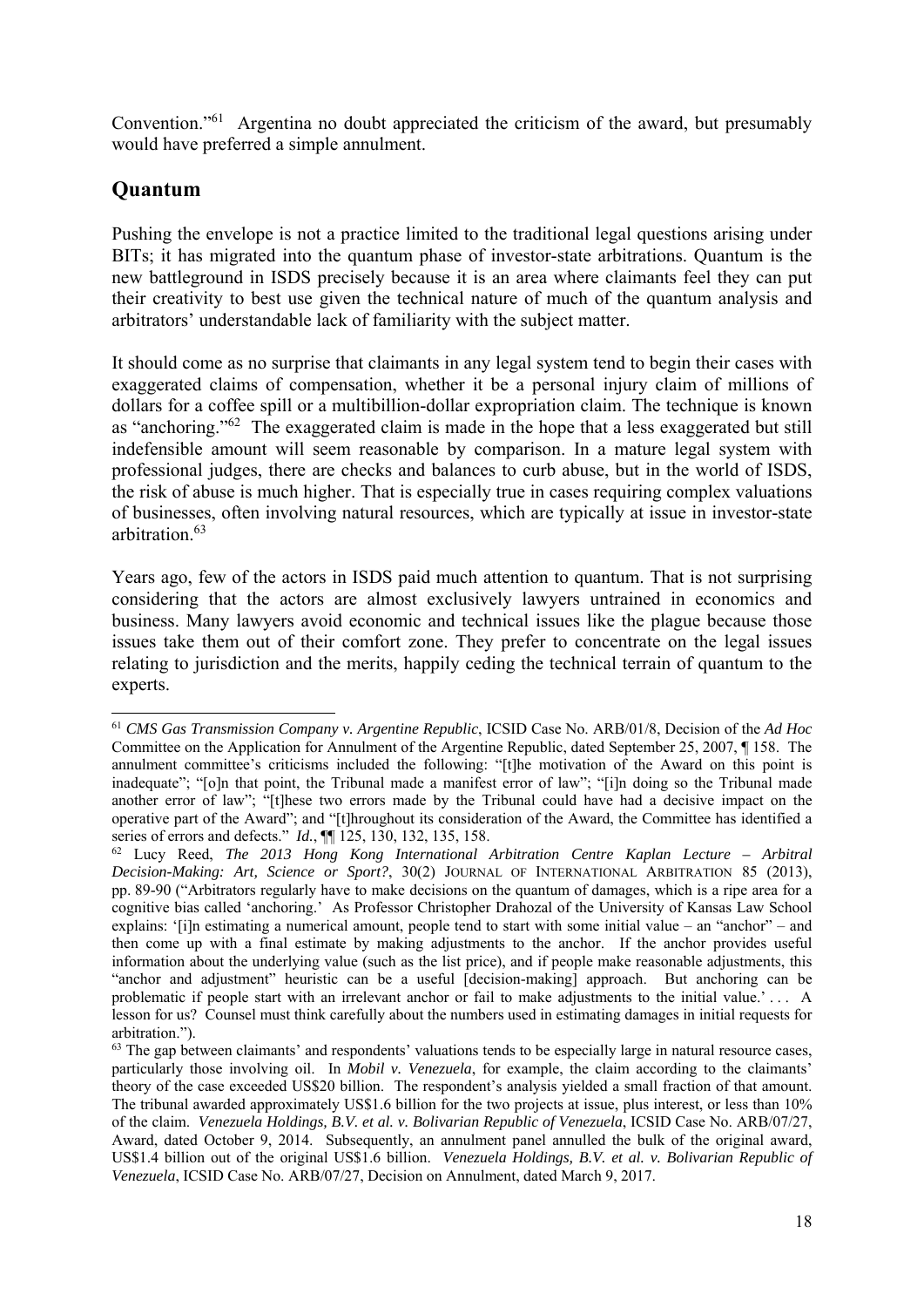In the corporate world, this ostrich approach places the lawyer at a distinct disadvantage in negotiating the business terms of a transaction. Referring economic and technical issues exclusively to the experts runs the risk of key points falling between the cracks and depriving the lead negotiator of the tools he or she needs to gauge the relative importance of the terms under negotiation. There is no point in drafting a perfect clause on a point of minuscule economic significance, particularly when the focus on that clause distracts attention from the main items affecting value.

Likewise, a lawyer's ignorance of the technical aspects of quantum in a litigation or arbitration can prove costly to the client. In some cases, such as those involving direct expropriation, there is no dispute as to the obligation to compensate. Assuming that no jurisdictional issues exist, the entire case revolves around quantum. That includes some legal issues, such as determination of the appropriate valuation date, but it also involves technical and economic issues with which lawyers and arbitrators feel less comfortable. Failure of lawyers to master those issues, or at least converse intelligently in quantum, results in weak cross-examinations of experts and weak presentations to the tribunal, as well as the even more serious error of focusing on points of relatively low value and leaving high-value points unaddressed; failure of arbitrators to do so runs the risk of making monumental economic mistakes.64 Given the other problems inherent in ISDS, states are too often the ones paying the price for such mistakes.

Other than pure questions of law, the most important quantum issues recurring in investorstate cases concern the application of the discounted cash flow ("DCF") methodology to value an interest. The object of the DCF methodology is to ascertain the market value of an interest by estimating the future cash flows it is expected to generate and then applying a discount rate to arrive at the net present value of the interest as of the valuation date. The first step in the analysis is obviously projecting net cash flows for the life of the interest being valued, which requires a projection of each of the inputs into those cash flows – operating costs, capital expenditures, taxes, production, sales and prices – not an easy exercise when the period in question is twenty years or even longer, as in some cases. Actual experience and common sense say that even the best of long-term projections will be wrong, the only question being by how much. Under such circumstances, the battle is over the assumptions concerning each of the inputs into the cash flows, any one of which can have a profound impact on value. The potential for abuse is enormous. Presumably, the committee developing the World Bank Guidelines on the Treatment of Foreign Direct Investment had that in mind when it warned that "[p]articular caution should be observed in applying this method as experience shows that investors tend to greatly exaggerate their claims of compensation for lost future profits."65

One of the principal reasons for the proliferation of billion-dollar damage claims in investorstate cases is the ingenuity of claimants in imbuing surrealistic DCF calculations with the appearance of a sound theoretical foundation. In many cases, this involves breaking new ground by convincing tribunals to apply the DCF methodology even in the absence of a track record of profitability of the business or interest being valued, something that the World Bank

<sup>&</sup>lt;sup>64</sup> In non-bifurcated cases, the parties and the tribunals often have to explore both the legal and the quantum issues in the same hearing, with only a few hours available for complex technical and economic issues that could easily be the subject of weeks of hearings themselves.

<sup>65</sup> LEGAL FRAMEWORK FOR THE TREATMENT OF FOREIGN INVESTMENT, VOLUME II: REPORT TO THE DEVELOPMENT COMMITTEE AND GUIDELINES ON THE TREATMENT OF FOREIGN DIRECT INVESTMENT (World Bank 1992), p. 26.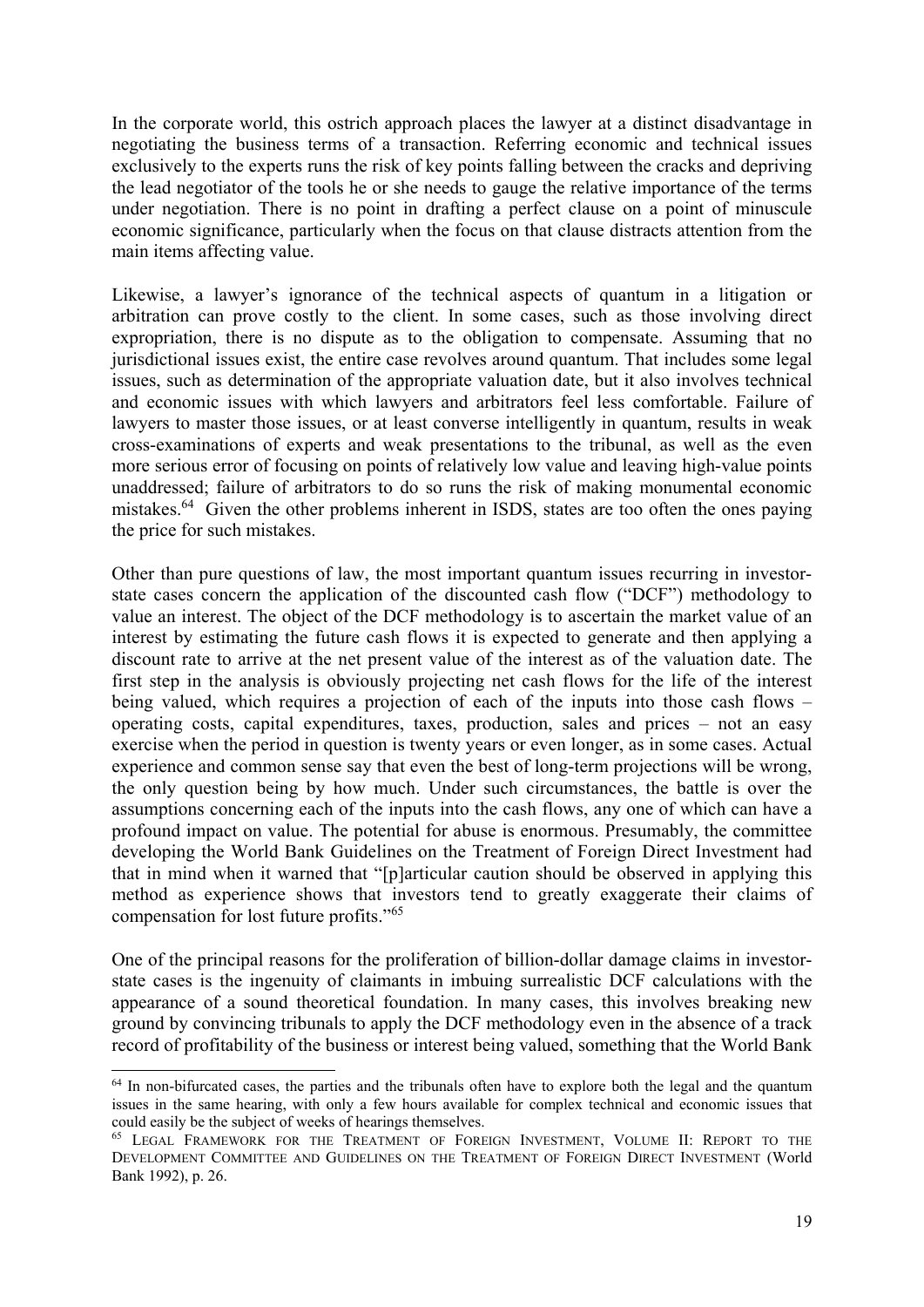Guidelines consider inappropriate.<sup>66</sup> But arbitrators at least are accustomed to dealing with that kind of DCF issue.<sup>67</sup> What is more problematic, and what arbitrators tend to be less comfortable with, is the determination of the appropriate discount rate where there is no disagreement on the use of DCF.

A basic calculation illustrates the importance of the discount rate. An undiscounted cash flow of US\$20 million, generated at the rate of one million per year over a twenty-year period, has a present value of US\$4.87 million when discounted at an annual rate of 20%, but when discounted at the rate of 10%, the present value is US\$8.51 million, almost double. That is a scary thought when what is at stake is a billion-dollar plus claim.

Once again, one need not search far and wide for an example that shows that this is not an academic point. In *Gold Reserve v. Venezuela*, 68 a popular case with claimants in investorstate arbitration, the tribunal applied a 10.09% discount rate in valuing a gold mining interest in Venezuela. The result was an award of approximately US\$713 million. The key factor in the tribunal's decision on discount rate was its approach to the issue of country risk, the element of discount rate analysis that takes into account the reality that the location of an investment has a direct effect on value.69 The *Gold Reserve* tribunal applied a country risk premium of only 4% in arriving at its discount rate, accepting the approach of the claimant's economic expert in that case. The same economic expert appeared for the claimants in *Tidewater v. Venezuela*, 70 making the same basic arguments on country risk, this time unsuccessfully, as the tribunal applied a country risk premium – for the same country – of 14.75%, arriving at a discount rate of approximately 26%. Had the 26% discount rate been applied to value the interest in *Gold Reserve* instead of 10.09%, the result would have been a fraction of the US\$713 million awarded, a difference of hundreds of millions of dollars. Once again, the decisions are irreconcilable.

### **The Path Forward**

What can be done? That is not an easy question, to say the least.

There are several impediments to any serious attempt to address the problem of ISDS, starting with the fact that not everyone thinks there is a problem. As mentioned earlier, nongovernmental conferences on ISDS tend to resemble rallies for the system. To the extent that

<sup>1</sup> <sup>66</sup> *Id.*, p. 42.

<sup>67</sup> *See, e.g.*, *Waguih Elie George Siag and Clorinda Vecchi v. The Arab Republic of Egypt*, ICSID Case No. ARB/05/15, Award, dated June 1, 2009; *Metalclad Corporation v. The United Mexican States*, ICSID Case No. ARB(AF)/97/1, Award, dated August 30, 2000; *Southern Pacific Properties (Middle East) Limited v. Arab Republic of Egypt*, ICSID Case No. ARB/84/3, Award on the Merits, dated May 20, 1992.

<sup>68</sup> *Gold Reserve Inc. v. Bolivarian Republic of Venezuela*, ICSID Case No. ARB(AF)/09/1, Award, dated September 22, 2014.

<sup>69</sup> *Himpurna California Energy Ltd. v. PT (Persero) Perusahaan Listruik Negara*, UNCITRAL, Final Award, dated May 4, 1999, in 25 YEARBOOK COMMERCIAL ARBITRATION 13 (2000) (discussing "the fundamental issue of country risk, obvious to the least sophisticated businessman," and stating: "The fact remains that it is riskier to enter into a 30-year venture in Indonesia than in more mature economies. And it is no answer to say that the contract has allocated 99% of the risk to the Indonesian side. After all, there are documents which by their terms allot 100% of the risk to the debtor: bonds. Although they may be denominated in US dollars, although they may stipulate absolute obligations to pay, it still makes a difference whether the issuer is Switzerland or Swaziland.").

<sup>70</sup> *Tidewater Investment SRL and Tidewater Caribe, C.A. v. Bolivarian Republic of Venezuela*, ICSID Case No. ARB/10/5, Award, dated March 13, 2015.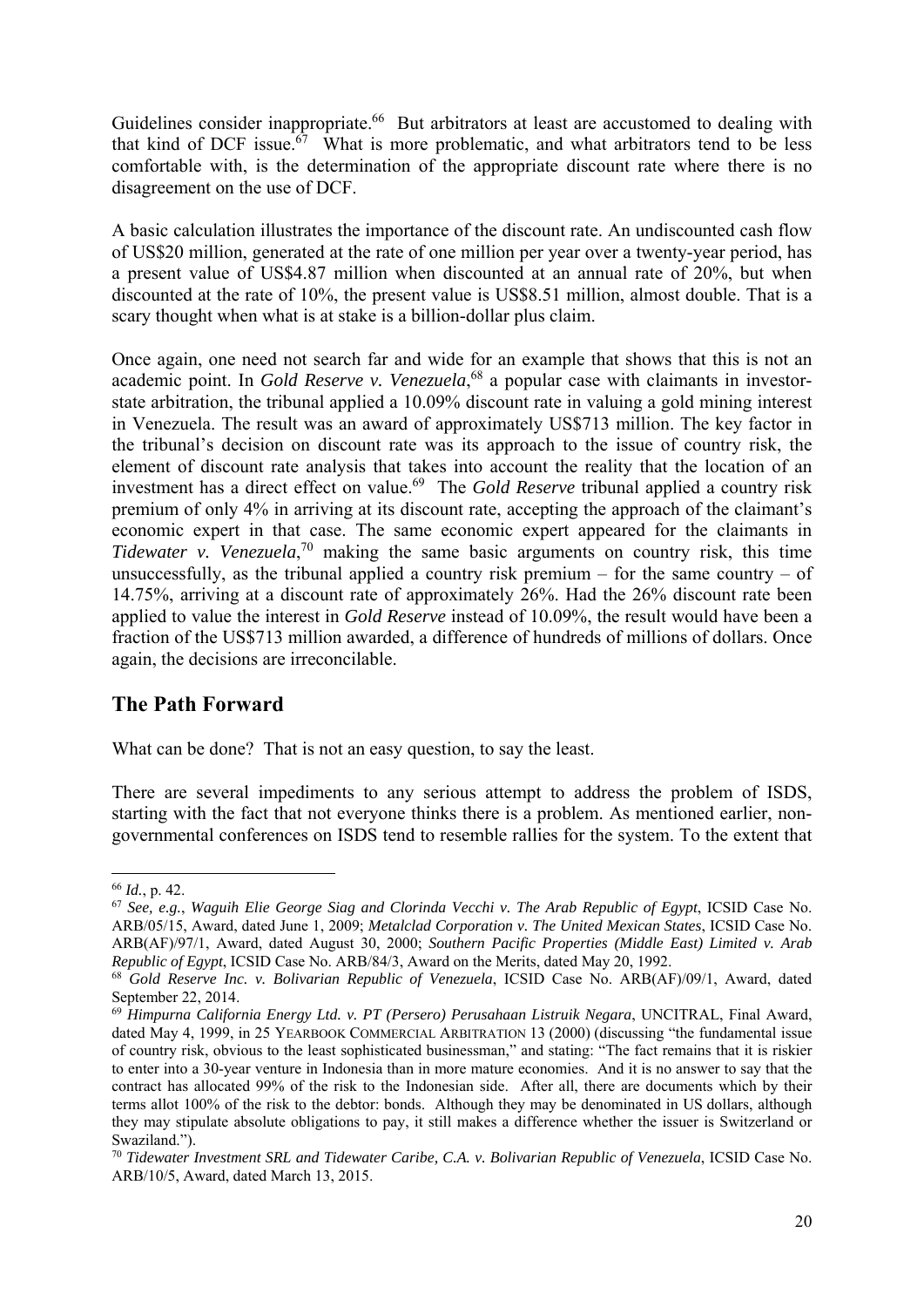reform is on the agenda, the issues tend to be how to speed up the process, how to minimize review of awards, how to expand the substantive protections of investors and how to persuade tribunals to accept approaches to quantum that make extraordinary damage awards commonplace. There is no point in arguing the demerits of ISDS in that environment.

That is not to say that there is no serious thinking going on about the deficiencies of ISDS. The European Commission deserves much credit for focusing on the weaknesses of the system and pushing for reform.<sup>71</sup> Thoughtful analyses have been made and proposals advanced by prominent participants in  $ISDS<sub>1</sub><sup>72</sup>$  and now we have UNCITRAL, in a radical departure from its past activities, taking up the politically charged question of ISDS with the following broad mandate: "The Working Group would proceed to: (i) first, identify and consider concerns regarding ISDS; (ii) second, consider whether reform was desirable in light of any identified concerns; and (iii) third, if the Working Group were to conclude that reform was desirable, develop any relevant solutions to be recommended to the Commission."<sup>73</sup> But it is one thing to consider adjustments to the UNCITRAL Rules falling within the category of tweaking, and quite another to address a subject as controversial as the need to overhaul ISDS. Indeed, much of the recent meeting of delegates in Vienna was spent arguing about who would chair the working group.<sup>74</sup> That was a sure sign of deep division between those looking for radical reform and those willing to consider tweaks to the system without altering its basic character.

It may be premature to forecast the failure of these efforts. After all, they are just getting underway, and there are strong forces pushing for reform. But the odds are against success for many reasons, starting with the practical reality that the odds are never in favor of reaching a satisfactory result in a group so large, with interests so disparate.<sup>75</sup> Some reform – or change labeled as reform – may come, but in all likelihood only after years of negotiation and consensus-building. In the meantime, the existing system, which poses a clear and present danger to states and the public interest, will continue to operate and deteriorate.

Most of the proposals for reform revolve around the incorporation of an appellate mechanism in ISDS or the creation of an international investment tribunal. Those proposals do address a

<sup>71</sup> *See* n. 10, *supra*. 72 *See, e.g.*, Gabrielle Kaufmann-Kohler and Michele Potestà, *Can the Mauritius Convention Serve as a Model for the Reform of Investor-State Arbitration in Connection with the Introduction of a Permanent Investment Tribunal or an Appeal Mechanism?*, GENEVA CENTER FOR INTERNATIONAL DISPUTE SETTLEMENT, dated June 3, 2016; Gabrielle Kaufmann-Kohler and Michele Potestà, *The Composition of a Multilateral Investment Court and of an Appeal Mechanism for Investment Awards*, GENEVA CENTER FOR INTERNATIONAL DISPUTE SETTLEMENT, dated November 15, 2017. Not all members of the arbitration community are on board with the reform movement. *See, e.g.*, Charles N. Brower and Sadie Blanchard, *What's in a Meme? The Truth about Investor-State Arbitration: Why It Need Not, and Must Not, Be Repossessed by States*, 52(3) COLUMBIA JOURNAL OF TRANSNATIONAL LAW 689 (2014); Charles N. Brower, Michael Pulos and Charles B. Rosenberg, *So Is There Anything Really Wrong with International Arbitration As We Know It?*, in CONTEMPORARY ISSUES IN INTERNATIONAL ARBITRATION AND MEDIATION: THE FORDHAM PAPERS 3 (A. W. Rovine ed., Brill 2013).

<sup>73</sup> United Nations Commission on International Trade Law, *Report of Working Group III (Investor-State Dispute Settlement Reform) on the Work of Its Thirty-Fourth Session (Vienna, 27 November-1 December 2017)*, U.N. Document No. A/CN.9/930, dated December 19, 2017, ¶ 6.

<sup>74</sup> *See* Anthea Roberts, *UNCITRAL and ISDS Reform: Not Business as Usual*, EJIL: TALK!, December 11, 2017, *available at* www.ejiltalk.org; Alison Ross, *UNCITRAL Celebrates 55th After Tense Talks on ISDS Reform*, GLOBAL ARBITRATION REVIEW, December 11, 2017.<br><sup>75</sup> In the past, when states were of one mind with lawyers, arbitrators and investors in promoting ISDS, the

chances of reaching consensus on changes were not as slim. Now that states are not seeing their interests as aligned with the other actors in the system, agreement on major change will not come easily.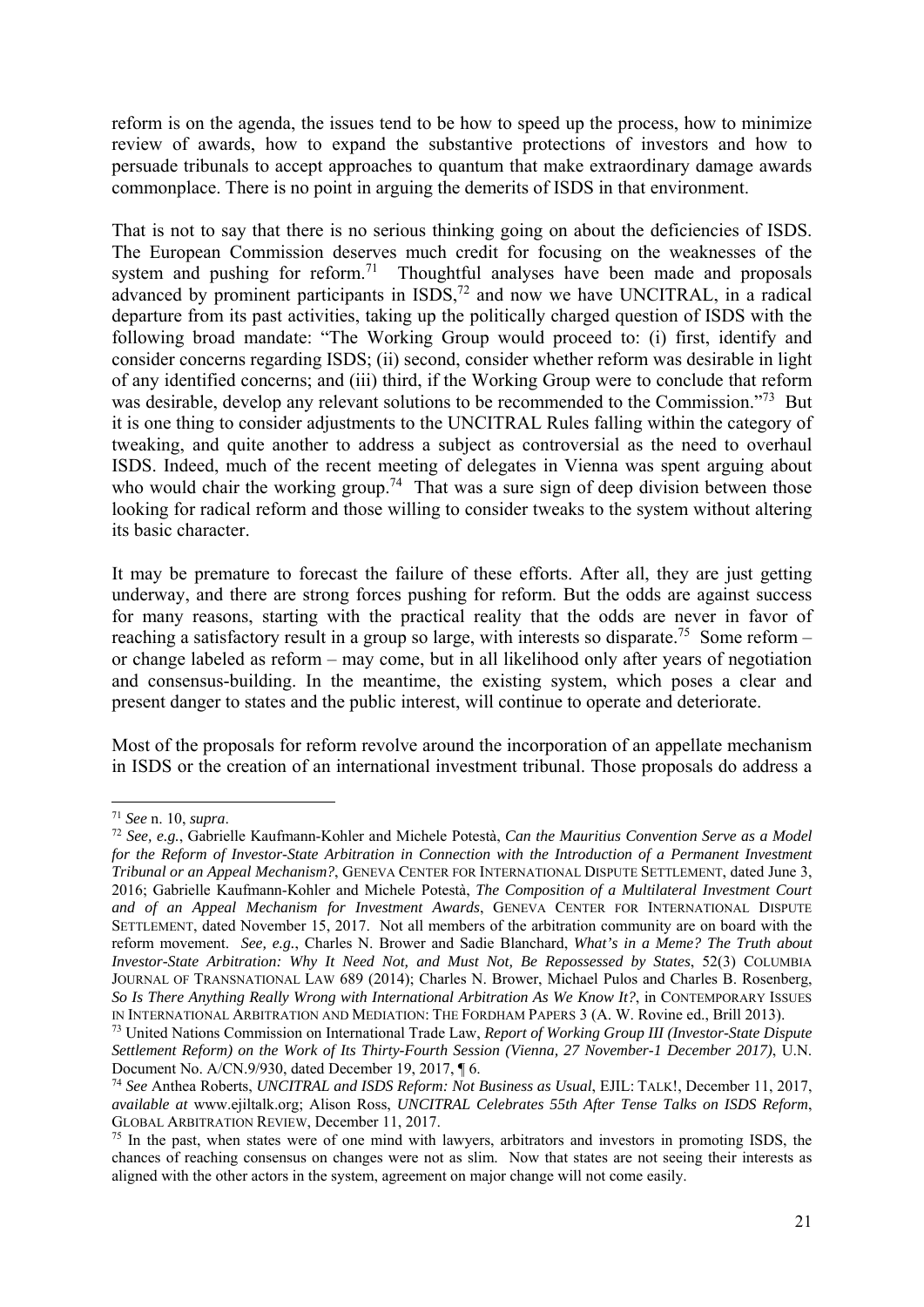number of ISDS deficiencies discussed herein, but the issues requiring consensus before implementation could begin are legion, running the gamut from the formation and composition of the appeals boards or permanent tribunals to the scope of their authority and the impact of their decisions. There is no need to catalogue here those daunting issues, which are well known to experts in the field. Suffice it to say that each one of them will generate countless hours of debate and countless conflicting opinions that will somehow have to be reconciled, and that is after consensus is reached on the concept of an appellate mechanism or an international investment tribunal, which does not exist today even within the reform community.

More importantly, one has to question whether the outcome of this reform process, even if "successful," would be worth the investment of time and effort necessary to achieve it. Assuming that agreement can be reached among all the stakeholders on an appellate mechanism or an international investment tribunal, it cannot simply be presumed that the result would be an improvement over today's ISDS.76 It is entirely possible that the law of unintended consequences would strike yet again and that states would find that they had constructed a new and even more dangerous system on top of the old, like building a new floor on a house with a shaky foundation. If that possibility becomes reality, states will again be clamoring for a do-over within a few years after the "successful" reform sets in. Reformists would therefore be well advised to heed the old warning: "Be careful what you wish for."

These observations are not meant to discourage discussion of reform. It is always good to shine a light on the problem, the brighter the better, as long as the focus is clear and success is not defined as the achievement of an even more robust ISDS, incorporating and institutionalizing the principal vices that are confounding and threatening states. The concern is that too much effort will be invested in debating and designing mechanisms that will either never come into being or be of dubious value, or even harmful, if they do, the inevitable result of compromise between diametrically opposed views. States need to recognize that the reform movement, with its focus on appellate mechanisms and standing international tribunals to the exclusion of the substantive principles to be applied, is not a panacea for ISDS, and that putting all their eggs in the reform basket may turn out to be a recipe for disaster.77

<sup>&</sup>lt;sup>76</sup> The term "stakeholders" is used to refer to the broad community involved in ISDS, not just states. That in and of itself is good reason for states to beware of any reform. States were encouraged to send government officials to participate in UNCITRAL's Working Group III, but private practitioners were still involved. United Nations Commission on International Trade Law, *Annotated Provisional Agenda*, U.N. Document No. A/CN.9/WG.III/WP.141, dated September 15, 2017, ¶ 10 ("In line with the UNCITRAL process, Working Group III would, in discharging that mandate, ensure that the deliberations, while benefiting from the widest possible breadth of available expertise from all stakeholders, would be government-led with high-level input from all governments, consensus-based and be fully transparent."). A definition of "stakeholder" is "one who is involved in or affected by a course of action." MERRIAM-WEBSTER DICTIONARY, *available at* www.merriamwebster.com. That definition encompasses investors or investor groups and states, but some would say arbitral institutions, arbitrators, lawyers, non-governmental organizations, international organizations, third-party funders and others are included as well. *See* Pieter H. F. Bekker, *Recalibrating the Investment Treaty Arbitration System Through Non-Compartmentalized Legal Thinking*, 55 HARVARD INTERNATIONAL LAW JOURNAL ONLINE (December 2013), pp. 3-4. It is fair to say that many of those stakeholders are not looking for the same kind of reform as states that are disillusioned with ISDS, and they are joined by a number of states that

are still more interested in preserving ISDS than reforming it. 77 *See* UNCTAD, *Improving Investment Dispute Settlement: UNCTAD Policy Tools*, IIA ISSUES NOTE NO. 4 (2017), p. 3 ("Reform of investment dispute settlement cannot be viewed in isolation; it needs to be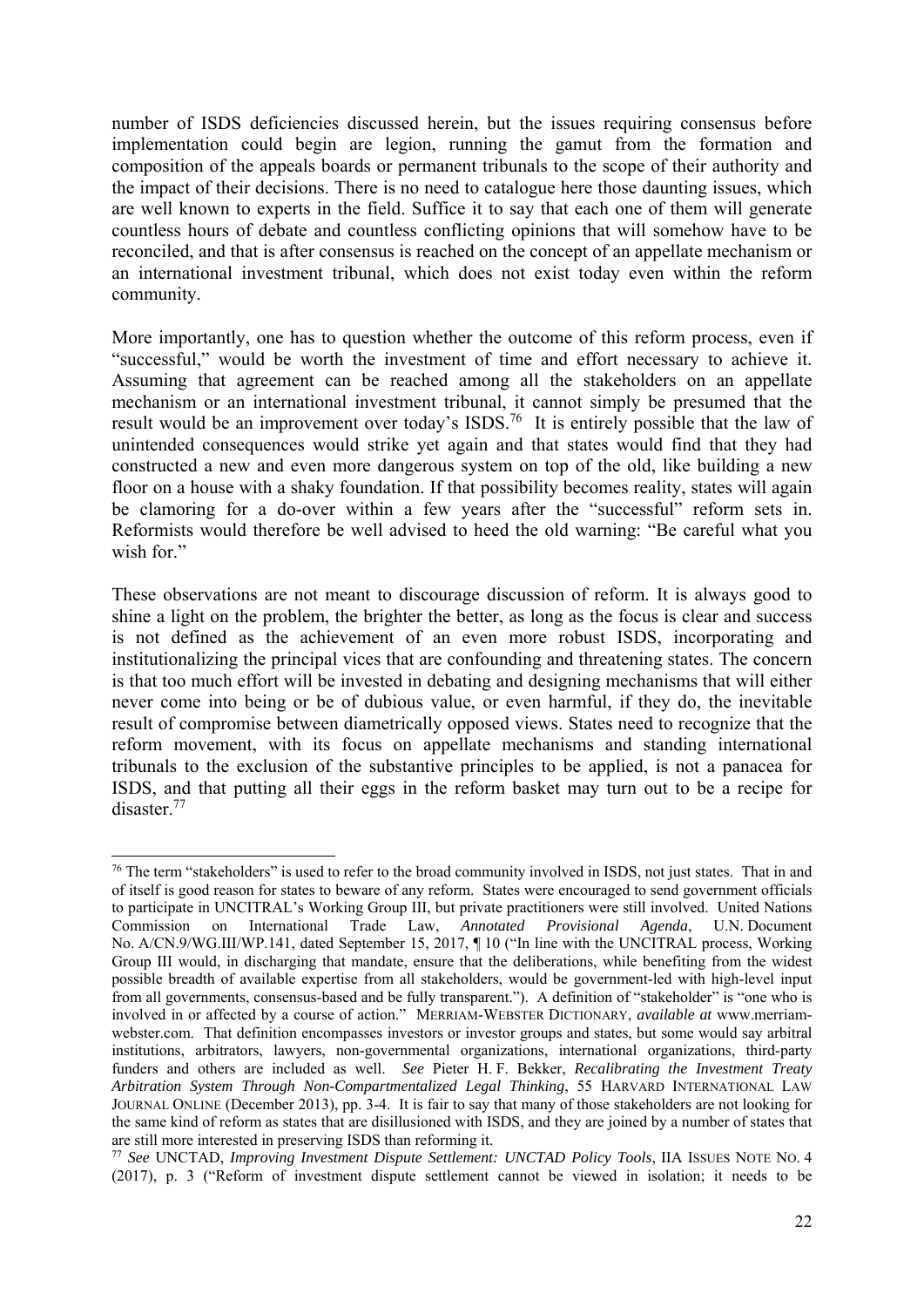As noted earlier, the question now is whether ISDS is too broken to be fixed. If so, a conclusion more and more states are reaching, then the focus should be on dismantling the system, not reforming it.<sup>78</sup> That is not an easy task, as the system is built to last. The thousands of investment treaties that are the backbone of the system are long-term in nature, and even when they are terminated, they have long tails, covering existing investments for years after termination, which is one of the main stumbling blocks to reform of the system.

Nevertheless, at some point states will have to decide whether to take matters into their own hands and at least attempt to undo the system they created. A good start would be to put a freeze on any new investment treaties (or investment chapters in trade agreements). The existing web of treaties is bad enough. Why make matters worse with new treaties? Unless and until the fundamental deficiencies of ISDS can be addressed satisfactorily and a credible system of dispute settlement emerges, investment treaties will continue to be weapons of legal destruction that should be the subject of anti-proliferation policies. To borrow an expression associated with Nancy Reagan, states should "Just Say No" when it comes to new investment treaties. In the exceptional case where a compelling argument can be made for entering into a new treaty, care should be taken to clearly circumscribe the protections offered and avoid language that can easily be distorted. Most importantly, MFN clauses should be avoided, as they can be misused to transform carefully negotiated provisions into unintended, sweeping protections. The expression that best fits MFN clauses is "high risk, low [or no] reward."

Once the bleeding is stopped, attention should be turned to the small matter of the 3,000 plus existing treaties. There a multipronged approach is in order. First, it would be advisable for states to explore the possibility of reaching agreement with their counterparties on termination, together with an amendment to their treaties' sunset provisions.<sup>79</sup> Second, where

synchronized with reform of the substantive investment protection rules embodied in IIAs. Without a comprehensive package that addresses both the substantive content of IIAs and ISDS, any reform attempt risks achieving only piecemeal change and potentially creating new forms of fragmentation and uncertainty."). The reform proposals under discussion in UNCITRAL Working Group III make clear that they do not address the substantive body of law that has been developing through the flawed ISDS system. As the December 19, 2017 Report of the recent session of the Working Group in Vienna states: "It was also recalled that ISDS provided a method to enforce the substantive obligations of States. It was noted that critical questions on possible ISDS reform involved the underlying substantive rules. Nonetheless, it was clarified that the mandate given to the Working Group focused on the procedural aspects of dispute settlement rather than on the substantive provisions." United Nations Commission on International Trade Law, *Report of Working Group III (Investor-State Dispute Settlement Reform) on the Work of Its Thirty-Fourth Session (Vienna, 27 November-1 December 2017)*, U.N. Document No. A/CN.9/930, dated December 19, 2017, ¶ 20. The thinking behind this approach seems to be that experience shows that attempts to reach agreement on substantive issues are doomed to failure. That may be true if the effort is all-encompassing both in terms of the range of issues addressed and the states involved, but it should not be true with respect to individual issues, individual states and individual treaties, where progress would be both useful and feasible. In any event, an inability to restore order on the substance should not be an excuse for designing legal infrastructure that runs the risk of institutionalizing legal principles that have no legitimate foundation.

<sup>&</sup>lt;sup>78</sup> Dismantling ISDS does not mean erasing principles of international responsibility of states. It simply means that investors would not have direct access to international arbitration to assert international law claims. The practice of espousal of claims would remain, and other alternatives, including state-to-state arbitration, could be pursued. At some point, starting with a clean slate based on a well-defined set of legal principles, a new ISDS might emerge, with all the checks and balances of a credible legal system, but it is doubtful that such a system can be built upon the foundation of the current ISDS.

<sup>&</sup>lt;sup>79</sup> Whether existing treaties can be amended to alter or cut off protections for existing investments is an interesting legal question. Some may argue that investors are third-party beneficiaries whose rights cannot be taken away even if the contracting states purport to do so, but there are stronger arguments in favor of the view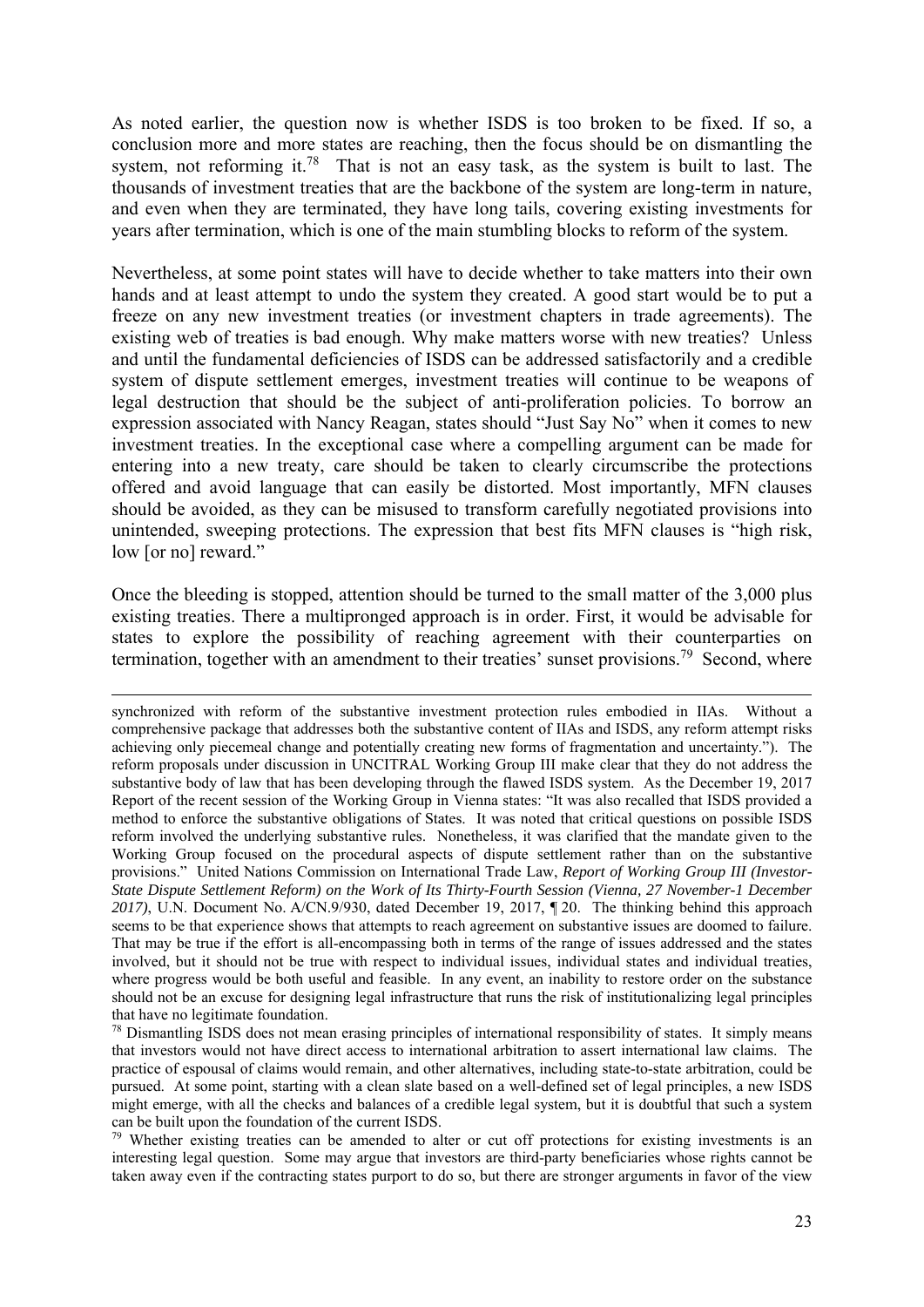treaties cannot be terminated by mutual agreement, or states feel that there actually are perceptible benefits from particular treaties making them worthy of preservation, consideration should be given to opening discussions with the counterparties to discern the possibility of eliminating or modifying especially troublesome provisions or reaching agreement on interpretations to guide the tribunals applying them.<sup>80</sup> The NAFTA parties paved the way for that approach with their interpretation of NAFTA's FET provisions.<sup>81</sup> More recently, other countries have taken that path. $82$  An intermediate step would be to publish unilateral interpretations setting forth the state's understanding of individual provisions of its BITs.<sup>83</sup> Finally, if agreement cannot be reached on termination, modification or interpretation, states should examine their treaties to determine their expiration dates, renewal provisions, automatic or not, and whether there are any provisions for early termination, with a view toward taking the necessary steps to ensure termination at the earliest opportunity.

<sup>80</sup> *See* VCLT, Article 31 (General Rule of Interpretation), paragraph 3 ("There shall be taken into account, together with the context: (a) Any subsequent agreement between the parties regarding the interpretation of the treaty or the application of its provisions . . . .").

81 NAFTA Free Trade Commission, Notes of Interpretation of Certain Chapter 11 Provisions, dated July 31, 2001. FET is only the most obvious of the issues on which one might expect broad agreement among states. MFN is another, as it should not be too difficult to reach agreement on eliminating the concept or at least clarifying that it should not be used to import standards of treatment from other treaties, much less consents to arbitration. The entire concept of MFN is unsuitable for investment treaties, just as it is unsuitable for any private contract. Aside from substantive legal principles, other important issues that could be tackled individually include the standards to be applied for arbitrator challenges and the role of third-party funders in ISDS. As discussed earlier, the lax standards of conflicts for arbitrators damages the credibility of ISDS, and the proliferation of cases financed by third-party funders has transformed ISDS into a marketplace for a new type of investment that was not the object of protection under investment treaties. Finally, bearing in mind the danger of abuse in connection with quantum in investor-state arbitration, it would be worth addressing some of the recurring quantum issues that have become the object of much creativity in recent years, including discount rate and interest rate.

82 Jarrod Hepburn, *Unable to Unilaterally Terminate a 2011 BIT, the Government of India Persuades Counter-Party to Agree Joint Interpretive Note to Clarify BIT's Implications*, INVESTMENT ARBITRATION REPORTER, July 17, 2017; Douglas Thomson, *India's BIT Recast Continues*, GLOBAL ARBITRATION REVIEW, July 19, 2017. For this purpose, it would be helpful if the treaty itself contained a provision declaring interpretations by the contracting parties to be binding. *See* 2012 U.S. Model BIT, Article 30(3) ("A joint decision of the Parties, each acting through its representative designated for purposes of this Article, declaring their interpretation of a provision of this Treaty shall be binding on a tribunal, and any decision or award issued by a tribunal must be consistent with that joint decision."). Even if it does not, such interpretations can be effective. *See Question of Jaworzina (Polish-Czechoslovakian Frontier)*, Permanent Court of International Justice, Advisory Opinion, dated December 6, 1923, COLLECTION OF ADVISORY OPINIONS, SERIES B, NO. 8, p. 37 ("[I]t is an established principle that the right of giving an authoritative interpretation of a legal rule belongs solely to the person or body who has power to modify or suppress it."). UNCITRAL Working Group III or any other large and unwieldy group may not be the ideal forum to achieve agreement on the proper interpretation of basic substantive concepts recurring in investment treaties; one-on-one discussions may be a more fruitful avenue. It is also not a good idea to hold up conclusions on individual issues pending agreement on all issues. Progress on individual issues is of value and can spur progress on others.

<sup>83</sup> See Investment Division of the Department of Economic Affairs of India's Ministry of Finance, Office Memorandum on Issuance of Joint Interpretative Statements for Indian Bilateral Investment Treaties, dated February 8, 2016, *available at* indiainbusiness.nic.in.

<sup>1</sup> that the parties to a treaty may exercise their right to amend the treaty in any way they see fit, either in accordance with the treaty's amendment provisions or under the law of treaties embodied in the Vienna Convention. Vienna Convention on the Law of Treaties, May 23, 1969, 1155 UNITED NATIONS TREATY SERIES 331 ("VCLT"), Article 39 (General Rule Regarding the Amendment of Treaties), Article 37 (Revocation or Modification of Obligations or Rights of Third States). *See* Anthea Roberts, *Triangular Treaties: The Extent and Limits of Investment Treaty Rights*, 56(2) HARVARD INTERNATIONAL LAW JOURNAL 353 (2015); Tanya Voon, Andrew Mitchell and James Munro, *Parting Ways: The Impact of Mutual Termination of Investment Treaties on Investor Rights*, 29(2) ICSID REVIEW 451 (2014).